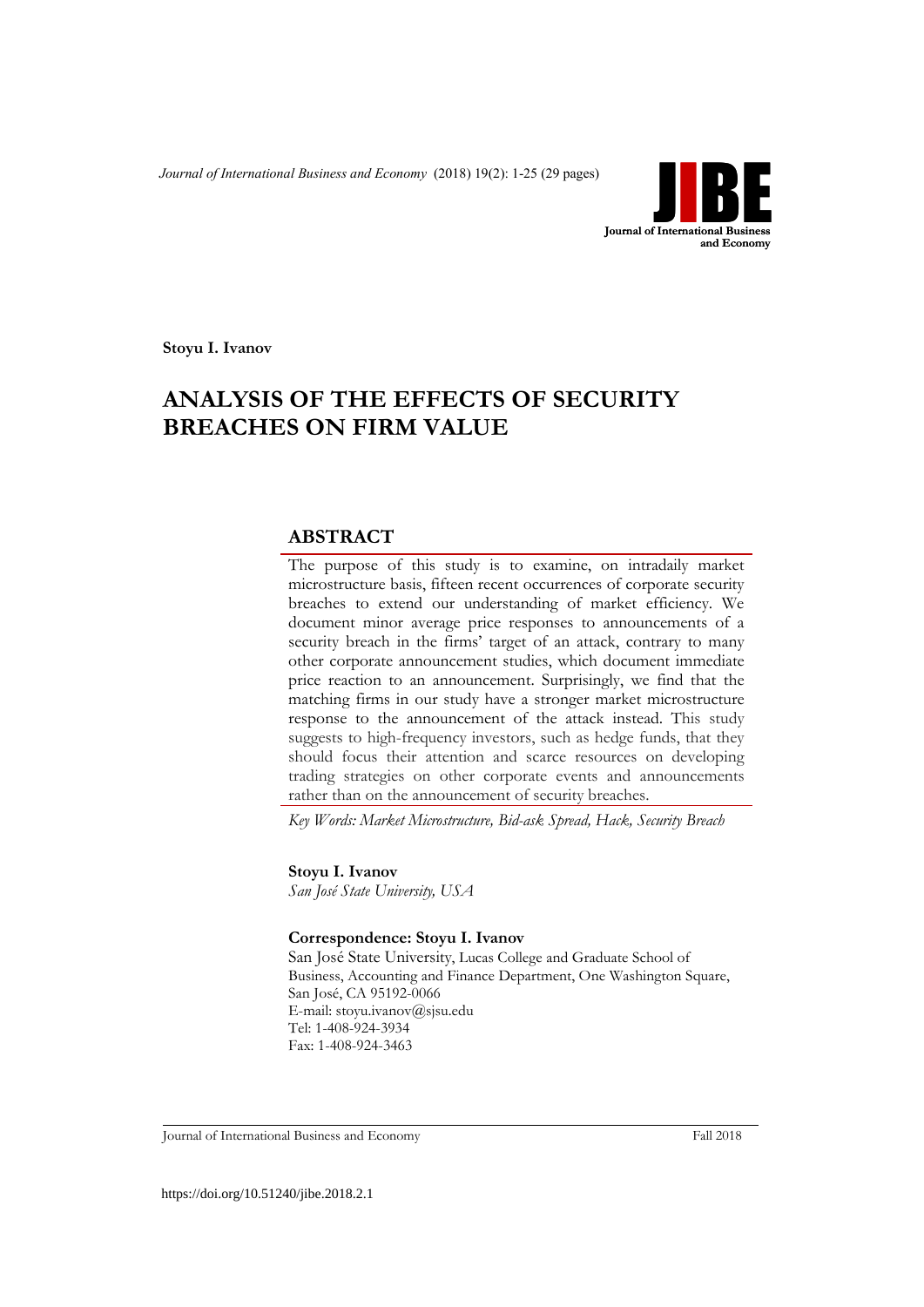## **INTRODUCTION**

On September 7, 2017 Equifax announced that 143 million customer accounts have been accessed by hackers. There was uproar among citizens and congressional inquiries. A few days after the attack on September 11, 2017, Andrew Nusca wrote the following in an article in Fortune magazine (Nusca, 2017):

"On September 7, Equifax announced that it had discovered a months-long cybersecurity breach that potentially impacted 143 million people in the US. Four days later, its stock is still reeling from the news. Equifax shares were trading at almost US\$143 ahead of the announcement. At midday Monday, September 11, its shares were down more than 18% from that price, to slightly more than US\$116 each."

The uproar about this particular security breach was due to the fact that it affected almost half of the US population and because of the special role that Equifax plays in financial markets in the US. Equifax Inc is a US based consumer credit reporting agency, which aggregates and sells information on close to a billion individual consumers around the world. Equifax, along with Experian and TransUnion, provides the backbone of consumer lending in the US. For example, in order to obtain a mortgage and buy a home lenders, this paper used information from Equifax, Experian, and TransUnion to determine whether to extend a loan to a consumer or not. Equifax has approximately three billion dollars in annual revenue and close to 10,000 employees in 14 countries and is publicly traded on the NYSE with a ticker symbol EFX. The security breach at Equifax is just one recent event of multiple cyber security attacks of late. Security breaches erode the trust of customers in institutions, corporations and markets, and thus needs to be studied and understood better.

The purpose of this study is to examine, on intradaily basis, 15 recent occurrences of corporate security breaches and assess the impact on shareholder wealth before, during and after the event of announcement of the breach. The main contribution of this study is in using high-frequency data and market microstructure methodology, while prior studies have focused on daily return analysis. To the best of our knowledge this has not been done in the market efficiency literature so far. Usually, high frequency studies, like this one, are used by traders to identify profitable trading strategies. These strategies are of interest to hedge fund traders in particular who use price fluctuations due to specific corporate events and announcements to trade and generate profits. This study is special because it shows to those traders and speculators that their attempts to profit from the ever more frequent announcements of corporate security breaches, on average, would be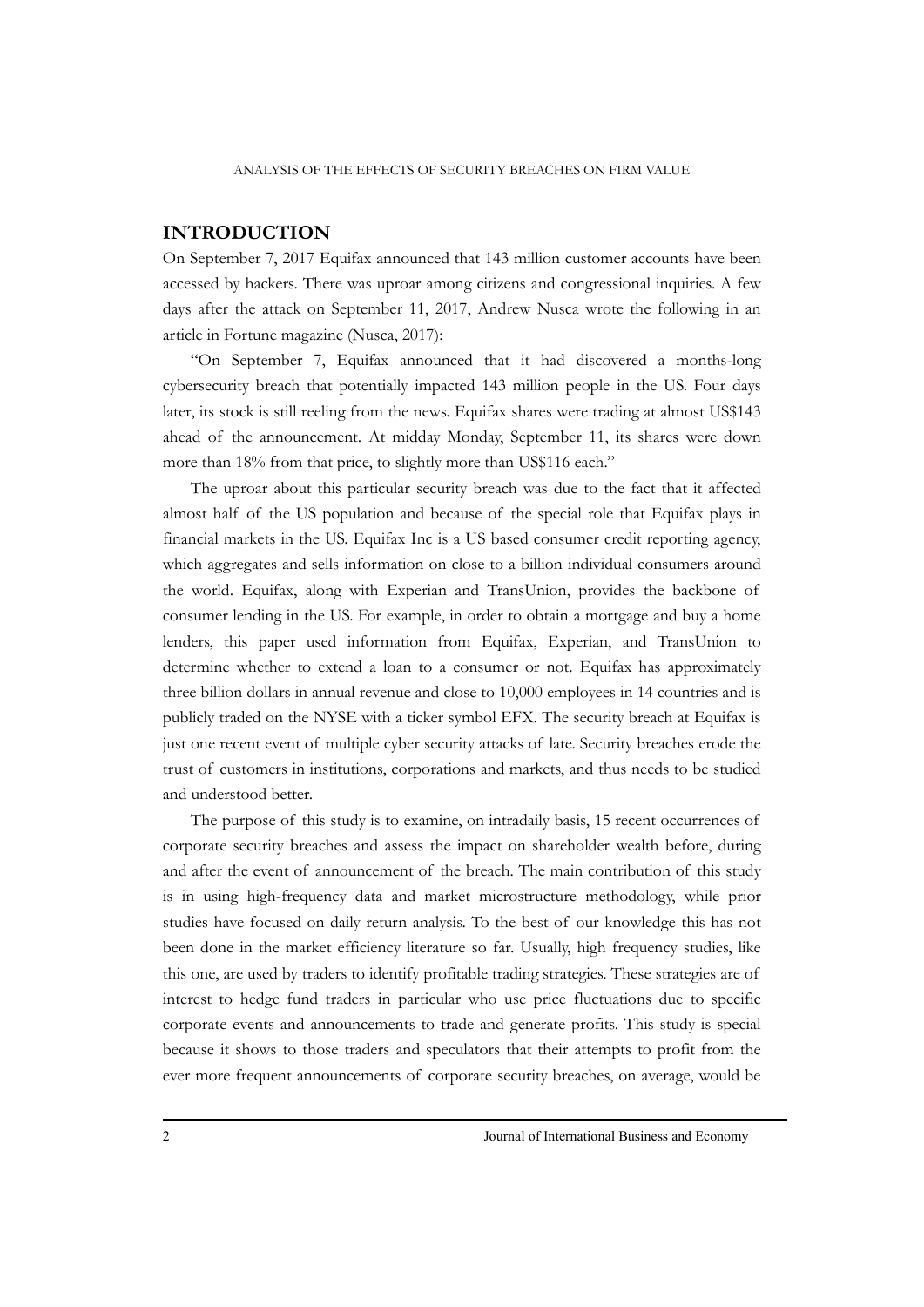#### STOYU I. IVANOV

futile and cannot be exploited to make money. We document minor responses to the announcement of a breach in firms' target of an attack and that the matching firms in our study seem to respond stronger instead. The matching firms seem to exhibit higher levels of volatility and average adverse selection and inventory holding cost components of their bid-ask spread relative to target firms. The reason for this could be that typically the target of an attack are usually the industry leaders. This finding is consistent with the findings of Muntermann and Guettler (2007): in German stock markets, that stock prices of larger firms have a weaker price reaction to corporate news than smaller firms. The conclusions in this study suggest to traders and speculators, such as hedge funds, that they should focus their attention and scarce resources on other corporate events and announcements for profit rather than attempting to profit from the announcement of security breaches.

#### **LITERATURE REVIEW**

This study expands our knowledge in the area of market efficiency. Many studies examine the speed of information incorporation into security prices and document market efficiency in that stock prices respond to new information very quickly. For example, recent studies by Patell and Wolfson (1984), Barclay and Litzenberger (1988), Huberman and Regev (2001), Kalev et al. (2004), Vega (2006), and Muntermann and Guettler (2007) study market efficiency and stock price reaction to corporate events around the world on intra-daily basis and document that new information gets incorporated into stock prices within minutes (up to 30 minutes in the case of Germany and within 15 minutes in the US) of the new information announcement. Patell and Wolfson (1984) study the effects of dividends and earnings announcements on stock prices and find that stock prices have stronger response to earnings announcements than to dividend announcements. They find that the price response occurs within five minutes of the announcement.

Vega (2006) also studies earnings announcements and the formation of the post earnings announcement drift and the role that informed and uninformed investors play in markets. Their study also shows fast incorporation of news into stock prices. Barclay and Litzenberger (1988) study the effects of new stock issue announcements on stock prices. They find that the stock price reacts within 15 minutes of the announcement. They also document, surprisingly, a price reaction an hour before the announcement of the new stock issue. Huberman and Regev (2001) study the effects of a Sunday positive cancer drug news announcement on Monday stock prices. They document permanent and large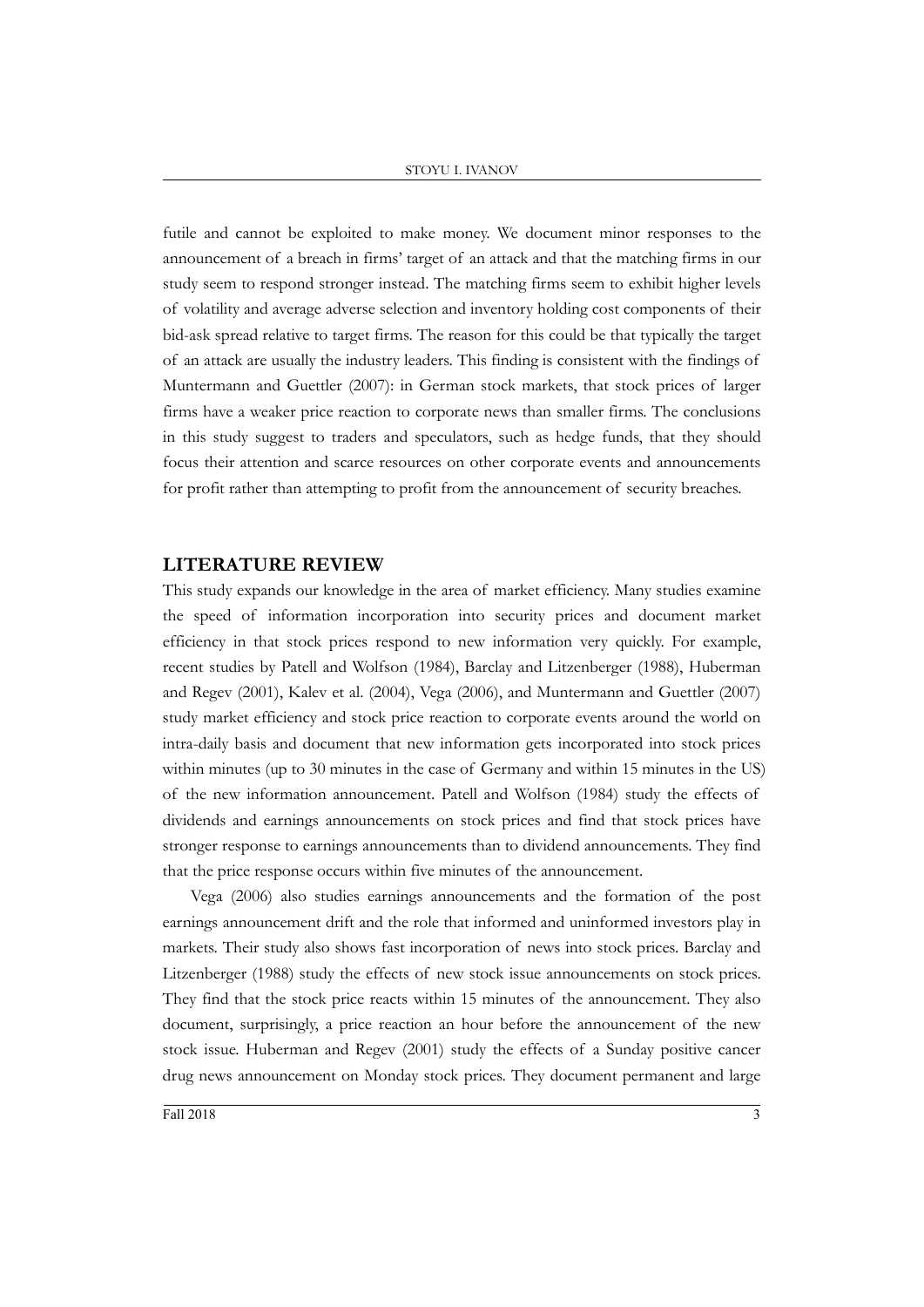positive increase in pharmaceutical stock prices immediately at the opening of trading on Monday, even though the news turned out not to be true. Kalev, Liu, Pham and Jarnecic (2004) study the effects of 11 different corporate announcement categories, such as announcements of earnings, dividends, change in substantial shareholdings, and takeovers on stock prices in Australia. They find that simply because many such announcements happen after hours there are significant and pronounced price reactions in the beginning of a trading day. Muntermann and Guettler (2007) study the effects on stock prices in Germany of corporate disclosures. They find that stock prices respond within 30 minutes to a corporate announcement. They also document that larger firms exhibit weaker stock price reactions than smaller firms.

In contrast to all these recent market efficiency studies, which are conducted on intradaily basis, all studies in the field of security breaches focus on stock market reaction on a daily basis. The lack of studies on intradaily basis hinders our understanding of security breaches in todays' hi-tech high-frequency of trading world. Garg, Curtis and Halper (2003) attempt to quantify the effects of security breaches on the accounting position of firms. They provide a good summary of the different types of attacks which corporations could experience. Harrald, Schmitt and Shrestha (2004) examine stock performance after occurence of a corporate virus attack. However, their study focuses on the performance of anti-virus firms' stock price. Harrald, Schmitt and Shrestha (2004) document an increase in the stock price of anti-virus firms such as Symantec, Network Associates, and Trend Micro around the anouncement of virus atacks.

Campbell et al. (2003), Cavusoglu, Mishra, and Raghunathan (2004), Kannan, Rees, and Sridhar (2007), and Goel and Shawky (2009) focus on stock market reaction after the announcement of a security breach. All these studies use daily data and event study methodology. Cavusoglu, Mishra and Raghunathan (2004) use older (1996-2001) and Goel and Shawky (2009) use more recent sample (2004–2008) of breaches and document that, on average, the announcement of a corporate security breach had a consistently negative impact on the market value of the firm announcing the security breach after the announcement. Campbell, Gordon, Loeb and Zhou (2003) use an older sample of security breaches and find a negative stock price reaction however they document that the negative reaction is associated with some security breaches but not others. Spanos and Angelis (2016) provide a comprehensive literature review of security breaches on firm value, by identifying 37 unique papers with 75% of the evidence in support of statistically significant price reaction to a security breach. And then there are the remaining 25% of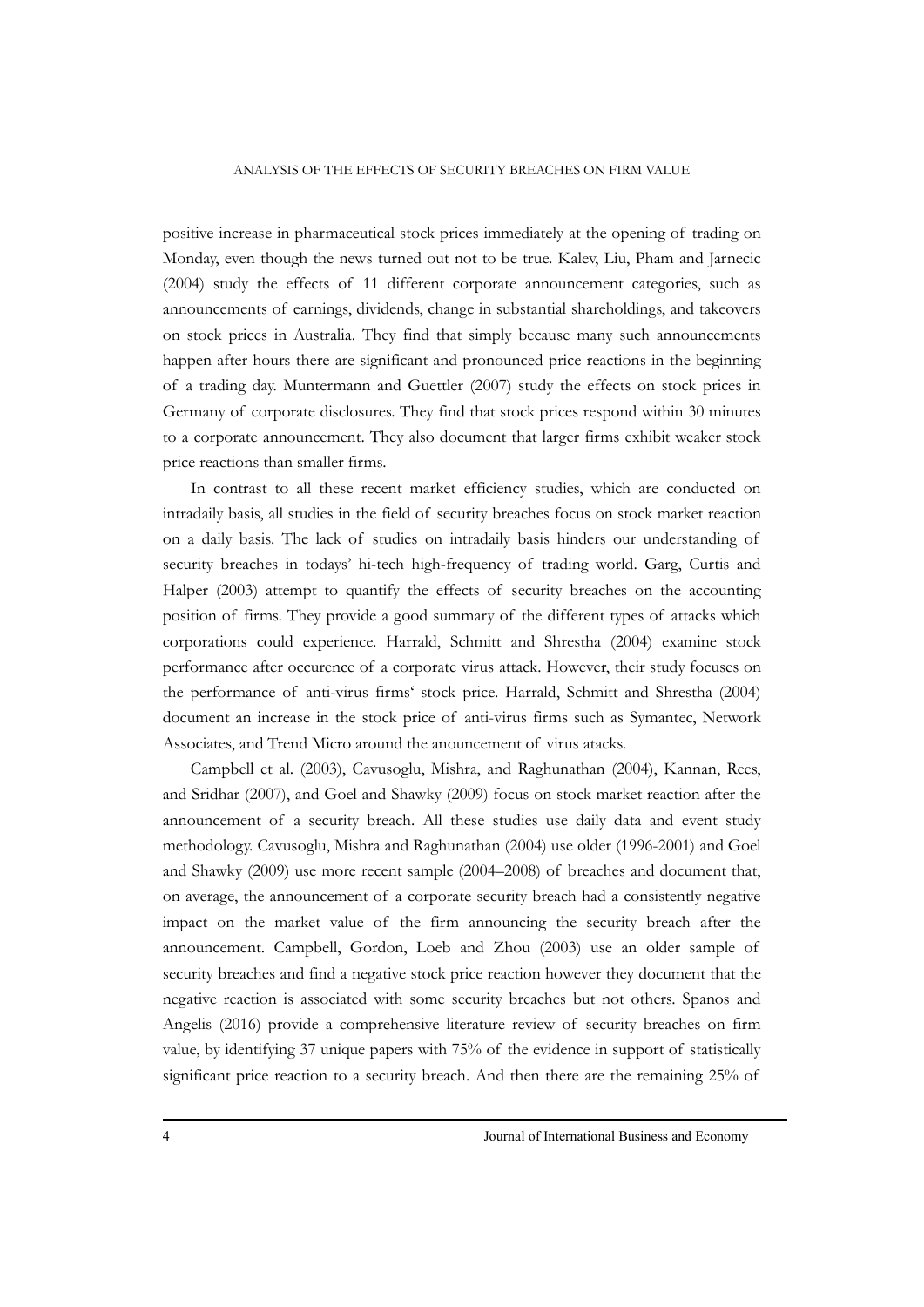papers which do not document a price reaction. In contrast to the majority of the findings surprisingly studies such as by Hovav and D'Arcy (2003) and Kannan, Rees and Sridhar (2007) document no stock market reaction associated with security breaches with a relatively newer sample of breaches and by using both excess returns and matching sample of firms methodologies.

It seems that the evidence is mixed on the effects of security breaches on the daily value of firms after the announcement of a breach. Combined with the market efficiency literature, which suggests that the announcement of a such major corporate event as a company security breach, having negative connotation in that firms would suffer major legal and security upgrade costs, should have an almost immediate negative effect on security prices. Therefore, our a priori expectation is for an immediate price drop after the announcement of a security breach to the firm target of an attack thus our null hypothesis is:

## *Hypothesis 1: Companies with a security breach will have larger stock price drop after the announcement of a security breach relative to matching firms which have not experienced a security breach.*

Again, the lack of studies on security breaches on intradaily basis hinders our understanding of security breaches and market efficiency in todays' hi-tech and highfrequency world. To the best of our knowledge no study has examined the stock price reaction to the announcement of a security breach on intradaily basis. Therefore, we attempt to add to the existing market efficiency literature with this paper by examining a newer sample of security breaches.

## **DATA AND METHODOLOGY**

We employ ANOVA methods, correlation and regression analysis on a newer sample of security breaches to test our null hypothesis. We also identify a matching sample of firms without a security breach and examine the stock price behavior of attacked firms relative to firms which are not-attacked in the time period between the time of the attack and the announcement of the attack by the target firm. It is very typical for firms target of an attack, similar to the Equifax breach in the introduction, to take a while to realize that they have been a target of an attack and also to make the announcement of the attack. This potentially might lead to a price reaction prior to the announcement of the attack to the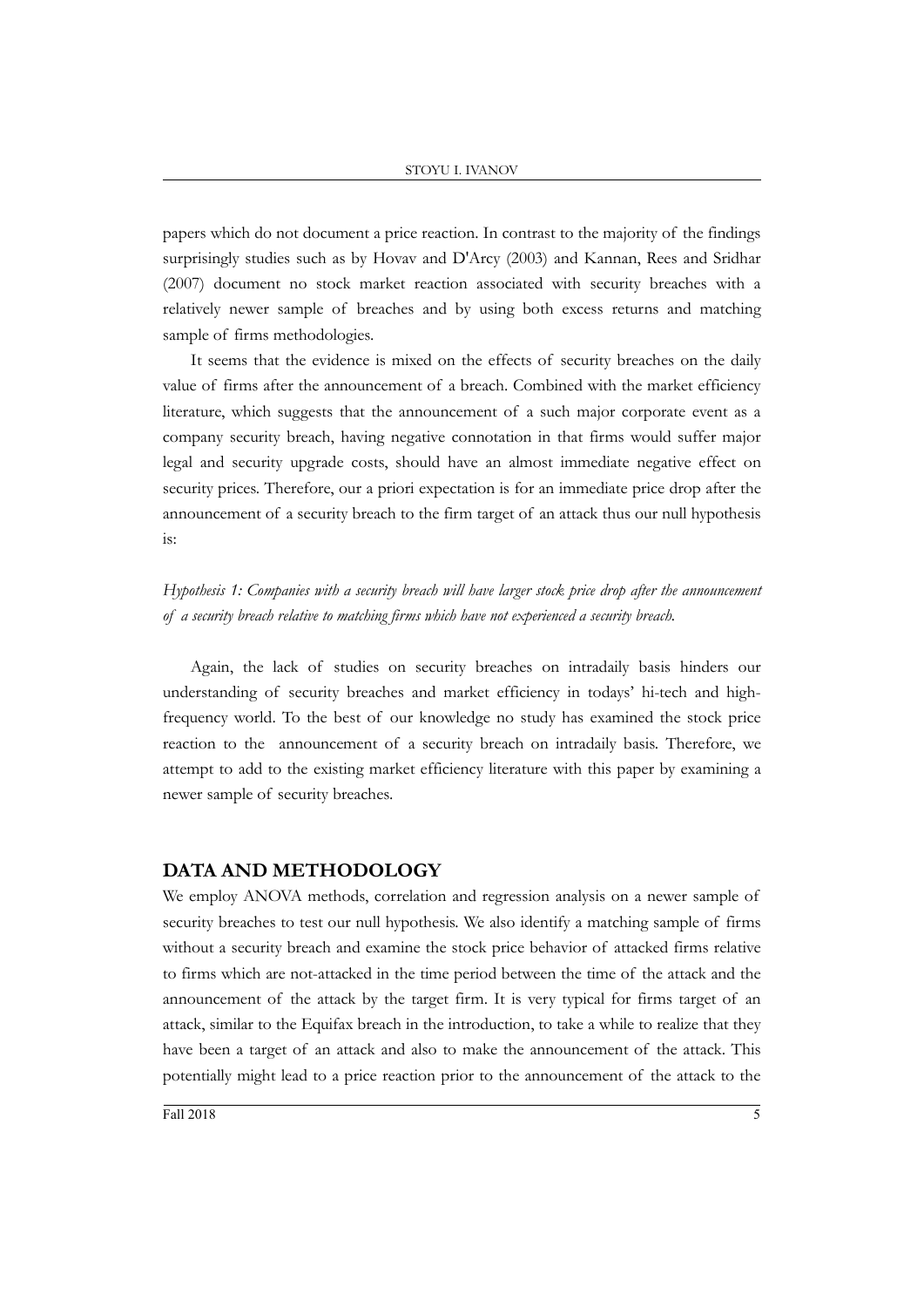public. As Barclay and Litzenberger (1988) suggest prices react to new security issue an hour prior to the announcement, which suggests trading on private information. The same could be happening in the area of security breaches too even earlier than an hour before the announcement. Hence, for the lack of specific prior on earliest possible date we focus on the day before of announcement of an attack only. Some might argue that this is not far back, but the randomness and illegality of trading on private information do not give an indication to how far back should we look. Nevertheless, the focus in this study is on announcement dates and trading activity on and around those days with millions of high-frequency observations on these three days.

Another reason why this study is necessary is due to the fact that the majority of studies so far have used security breaches dated over 10 years ago and on daily basis, and both technology and nature of attacks have changed very much since that time. We atempt to fill this void in the literature by studing the stock price reaction of firms with recent security breaches relative to a sample of matching firms. The matching firms are identified based on four digit Standard Industry Classification Codes (SIC Codes) and Market Capitalization. As well established in the literature we use Huang and Stoll (1997) bid-ask spread decomposition methodology. Huang and Stoll (1997) use the following regression model to identify the two main bid-ask spread components - adverse selection and order processing costs components:

$$
\Delta P_t = \frac{S}{2} (Q_t - Q_{t-1}) + \lambda \frac{S}{2} Q_{t-1} + e_t
$$
\n(1)

Where ∆P is the intradaily price change, S is the intradaily traded spread, Q is an indicator variable with value of (1) if the transaction is buyer initiated and with value of (-1) if the transaction is seller initiated, λ captures the adverse selection and inventory holding costs, whereas  $(1-\lambda)$  is the order processing cost component of the bid-ask spread.

Indeed, in the market microstructure literature there are two competing methods of identifying the bid-ask spread components - trade indicator and covariance models. Trade indicator models are identified in Glosten (1987): Glosten and Harris (1988): Lee and Ready (1991): Ellis, Michaely and O'Hara (2000) and Bessembinder (2003): whereas covariance models are addressed in Roll (1984): Choi, Salandro and Shastri (1988): Hasbrouck (1988, 1991): George, Kaul and Nimalendran (1991) and Madhavan, Richardson and Roomans (1997. The Huang and Stoll (1997) methodology encompasses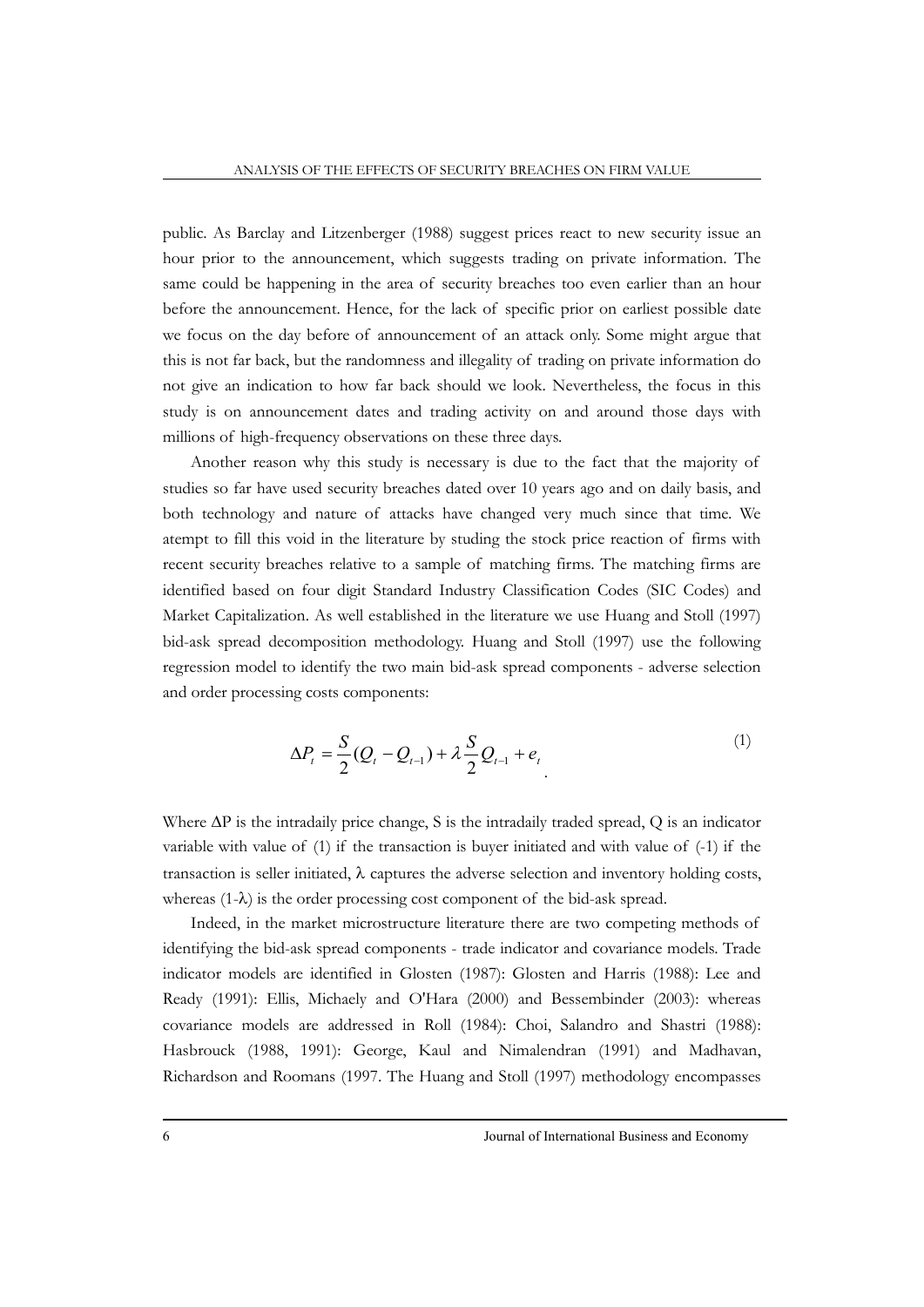both trade indicator and covariance market microstructure models, therefore, in this study we use the Huang and Stoll (1997) methodology of estimating the bid-ask spread components.

In addition to the univariate analysis we use regression models to examine if additional patterns can be discerned in the matched sample of firms with and without security breaches. The model that we test is presented in equation (2):

$$
DV_i = \alpha_i + \beta_{1,i} lMC_i + \beta_{2,i} WSB_i + \varepsilon_i, \tag{2}
$$

where the average bid-ask spread, standard deviation of the bid-ask spread or bid-ask spread components as identified in equation (1) are the dependent variable (DV): and log of market capitalization (lMC) and dummy variable (WSB) with value of one for firms with an attack and zero otherwise as independent variables and  $\mathcal{E}$  is the error term. In order to fail to reject our null hypothesis H0 the coefficient on the WSB variable needs to be statistically significant and negative, alternatively, we will reject the null hypothesis.

The data in this study come from the NYSE TAQ database. We study firms on intradaily basis a day before, the day of the attack and a day after. This seems like a small sample but to put things in perspective there are millions of observations on the three days surrounding the event of an attack when using intradaily data. For example, the sample of intradaily data for Under Armour, the smallest by market cap firm among the firms with a security breach, has 1,305,724 observations on the three days surrounding the event of the attack. Despite the millions of observations per firm used in this market microstructure study, a major limitation is that it focuses on only 15 breaches and 15 matching firms. Unfortunately, the NYSE TAQ data available to us covers the period 2015-2018 so we cannot cover security breaches, which have occurred prior to 2015. The 15 firms target of an attack and the 15 matching firms are sufficient for statistical analysis, and the argument can be made that this is the most recent sample of attacks and that prior attacks belong to a structurally different technological period. The firms and the attacks that they have experienced that we have identified so far are presented in Table 1. The table also reports matching firms' information. The firms with breaches and without have an average market capitalization of approximately \$102 billion, whereas the matching firms' average market cap is approximately \$71 billion. Unfortunately, Walmart, AT&T and Verizon are by far the largest firms in their industries, thus without Walmart, AT&T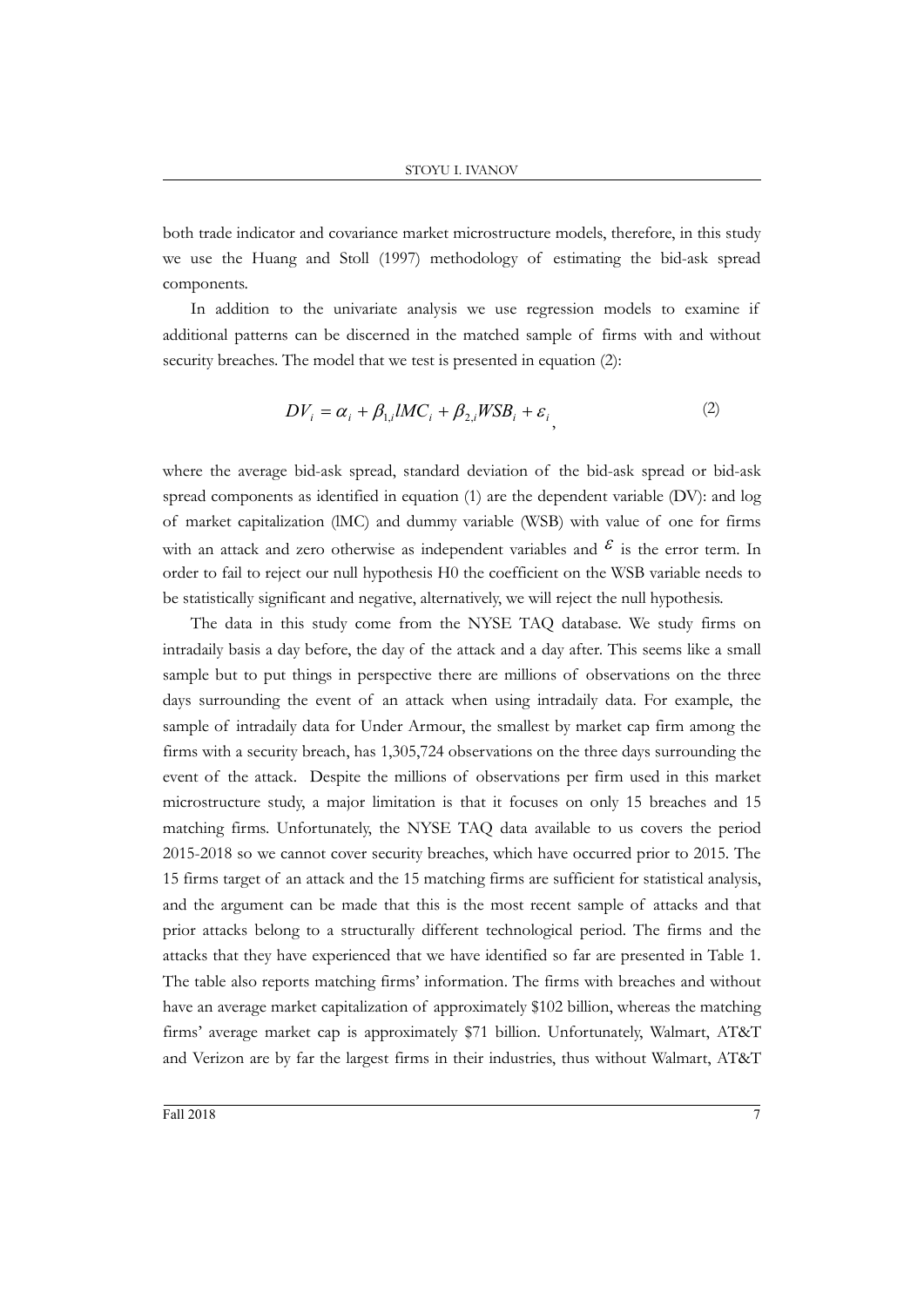and Verizon the average is \$65 billion for firms with a breach and \$78 billion for firms without a breach.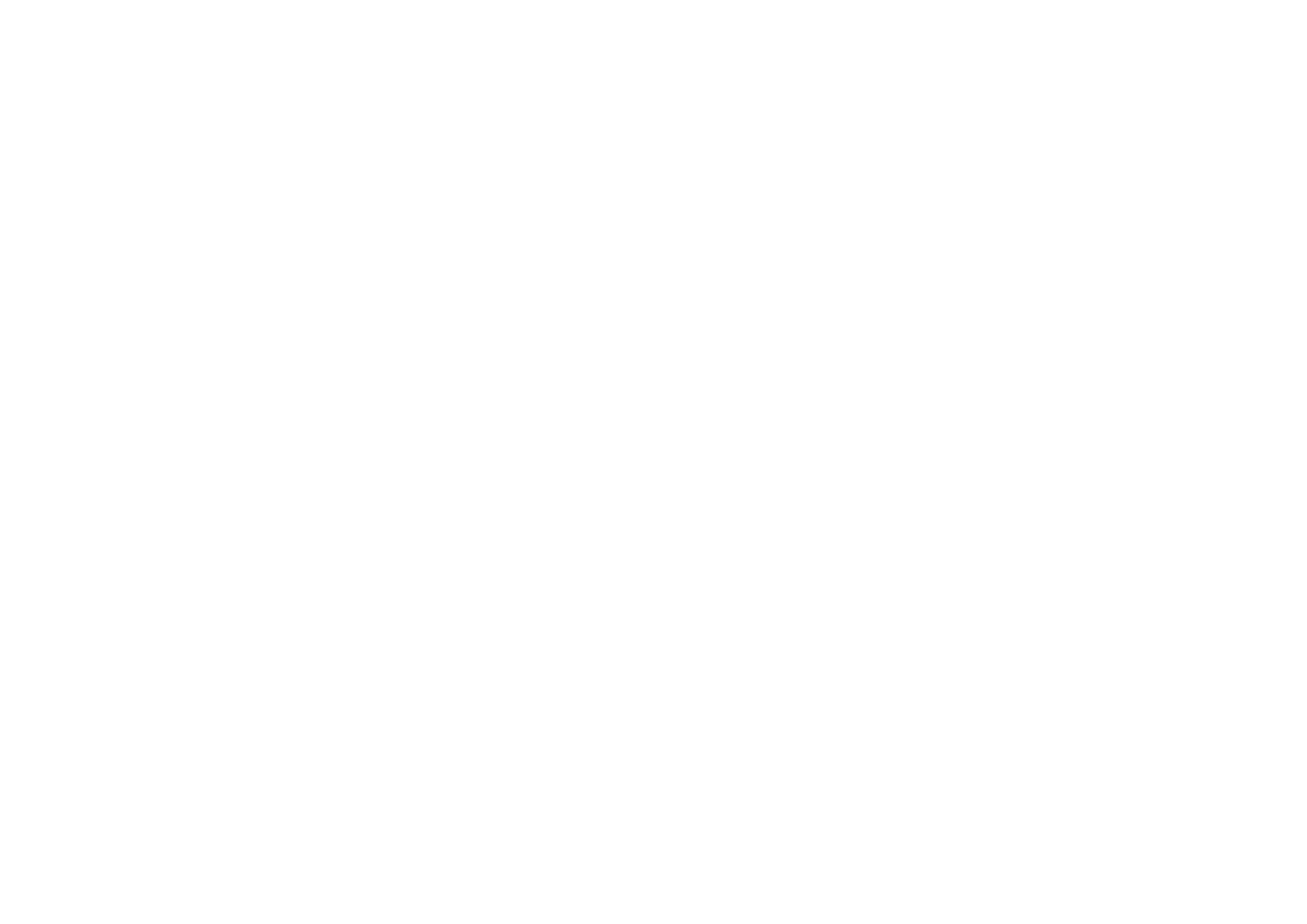| <b>SIC</b>      | <b>Company Name</b> | Ticker<br>Symbol | Market Cap<br>$(in 000 \text{ USD})$ | Date<br>Announced | Type of Attack                         | Matching<br>Firm<br>Ticker | <b>Matching Firm</b><br>Name | Market Cap<br>$(in 000$ USD) |
|-----------------|---------------------|------------------|--------------------------------------|-------------------|----------------------------------------|----------------------------|------------------------------|------------------------------|
| 2329            | Under Armour        | UA               | 2,912,111                            | 03/29/2018        | Hacked                                 | RL                         | Ralph Lauren Corp            | 5,722,857                    |
| 4833            | Orbitz              | <b>EXPE</b>      | 16,808,102                           | 03/20/2018        | Hacked                                 | IAC                        | <b>IAC</b> Interactive Corp  | 9,484,116                    |
| 7323            | Equifax             | <b>EFX</b>       | 14,383,063                           | 9/7/2017          | Hacked                                 | TRU                        | TransUnion                   | 10,107,943                   |
| 4512            | United Airlines     | <b>UAL</b>       | 19,884,434                           | 5/14/2017         | <b>Internal Security</b><br>procedures | DAL                        | Delta Air Lines, Inc.        | 40,012,045                   |
| 9999            | Sabre Corp          | SABR             | 5,691,564                            | 5/2/2017          | hack                                   | <b>UBNT</b>                | Ubiquity Networks Inc        | 5,523,668                    |
| 4512            | United Airlines     | <b>UAL</b>       | 19,884,434                           | 1/22/2017         | computer related<br>problem            | DAL                        | Delta Air Lines Inc          | 40,012,045                   |
| 9999            | SS&C Technology     | <b>SSNC</b>      | 8,322,960                            | 9/19/2016         | Hacked                                 | <b>BLUE</b>                | Bluebird Bio Inc             | 8,244,996                    |
| 7370            | Amazon              | <b>AMZN</b>      | 569,697,996                          | 7/8/2016          | Hacked                                 | <b>MSFT</b>                | Microsoft Corp               | 661,217,509                  |
| 4813            | Verizon             | VZ               | 217,352,617                          | 3/24/2016         | Hacked                                 | $\bold{AMT}$               | American Tower Corp          | 60,708,855                   |
| 7011            | Hyatt Hotel Corp    | H                | 3,372,698                            | 12/23/2015        | Malware/hack/breach                    | <b>STAY</b>                | Extended Stay America Inc    | 3,539,148                    |
| 4813            | AT&T                | $\mathbf T$      | 238,745,710                          | 8/4/2015          | Customer info stolen                   | <b>EQIX</b>                | Equinix Inc                  | 35, 337, 515                 |
| 5331            | Walmart             | <b>WMT</b>       | 296,509,671                          |                   | Credit card info                       |                            |                              | 35,408,345                   |
|                 |                     |                  |                                      | 7/17/2015         | stolen                                 | <b>TGT</b>                 | Target Corp                  |                              |
| 5912            | <b>CVS</b>          | <b>CVS</b>       | 73,705,298                           |                   | Credit card info                       | WBA                        | Walgreens Boots Alliance Inc | 72,157,338                   |
|                 |                     |                  |                                      | 7/17/2015         | stolen                                 |                            |                              |                              |
| 4512            | American Airlines   | AAL              | 25,073,348                           | 1/12/2015         | hack                                   | <b>LUV</b>                 | Southwest Airlines Co        | 39, 139, 872                 |
| 4512<br>Average | United Airlines     | UAL              | 19,884,434<br>102,148,563            | 1/12/2015         | hack                                   | DAL                        | Delta Air Lines Inc          | 40,012,045<br>72,799,976     |

## **Table 1. List of Firms and Type of Attack that They Have Experienced.**

ANALYSIS OF THE EFFECTS OF SECURITY BREACHES ON FIRM VALUE

Note: Market Cap from The Center for Research in Security Prices (CRSP) as of December 27, 2017.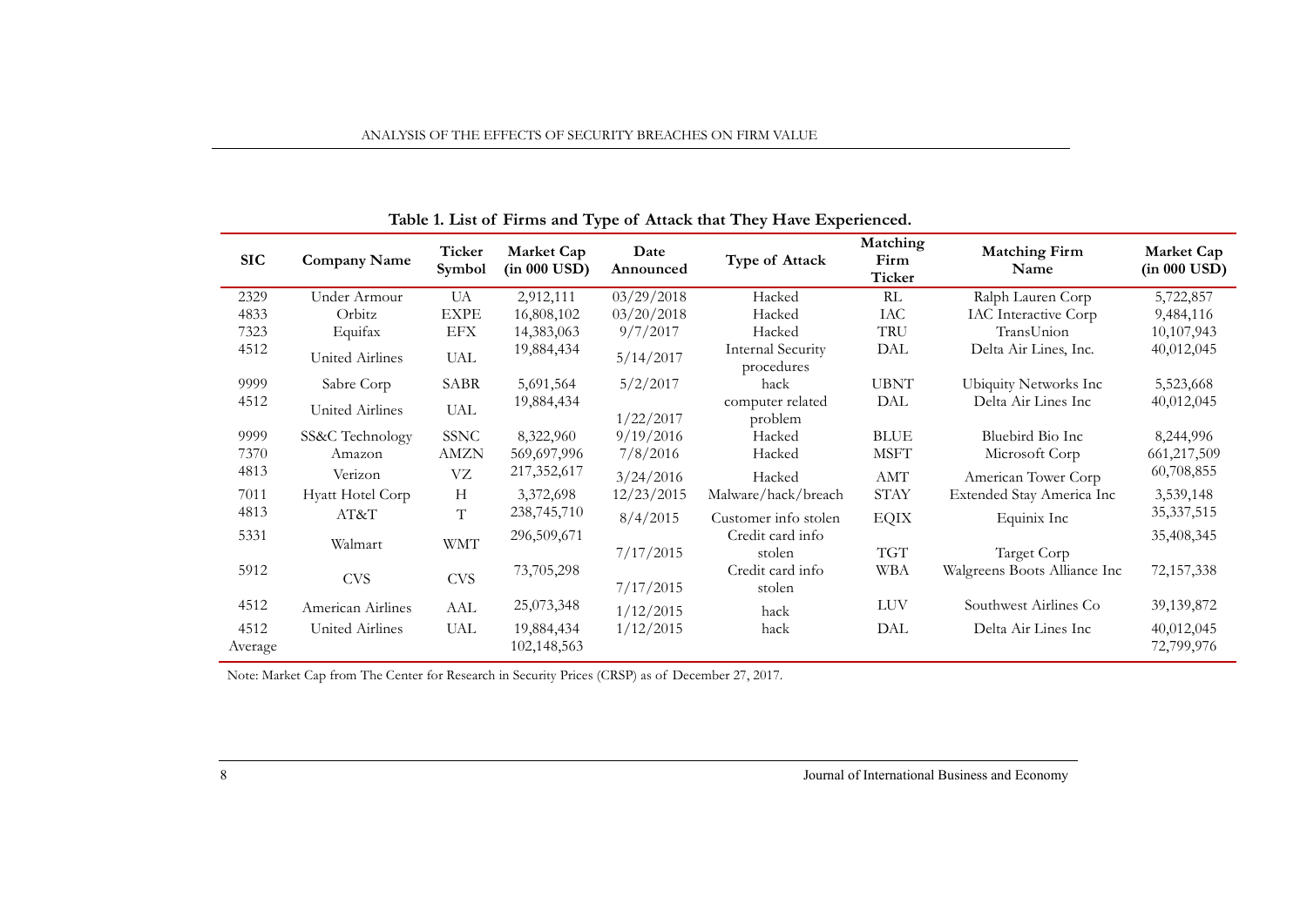## **EMPIRICAL FINDINGS**

After winsorizing the return data of National-Best-Bid-And-Offer (NBBO) minute midquotes the plots of the data are presented in Figure 1. Clearly, Equifax's intradaily return and bid-ask spread do not exhibit any pattern or a drop for that matter, the same is observed with the matching firm TransUnion. However, both Equifax and TransUnion mid-quotes exhibit a drop on the day of the announcement of the breach. Only four other firms, EXPE, UAL (January 2017 announcement): WMT and AAL exhibit a price decline but not an abrupt price drop as observed for EFX after the announcement. This implies that the security breach has potentially impacted both the firm target of the breach and the matching firm/competitor. Surprisingly, when we examine individually each of the rest of the firms target of a security breach, this drop is not observed, all firms' mid-quotes charts are presented in the Appendix.



**Figure 1. Equifax and TransUnion Intradaily Returns, Bid-Ask Spreads and Mid-quotes**

Fall 2018 **9**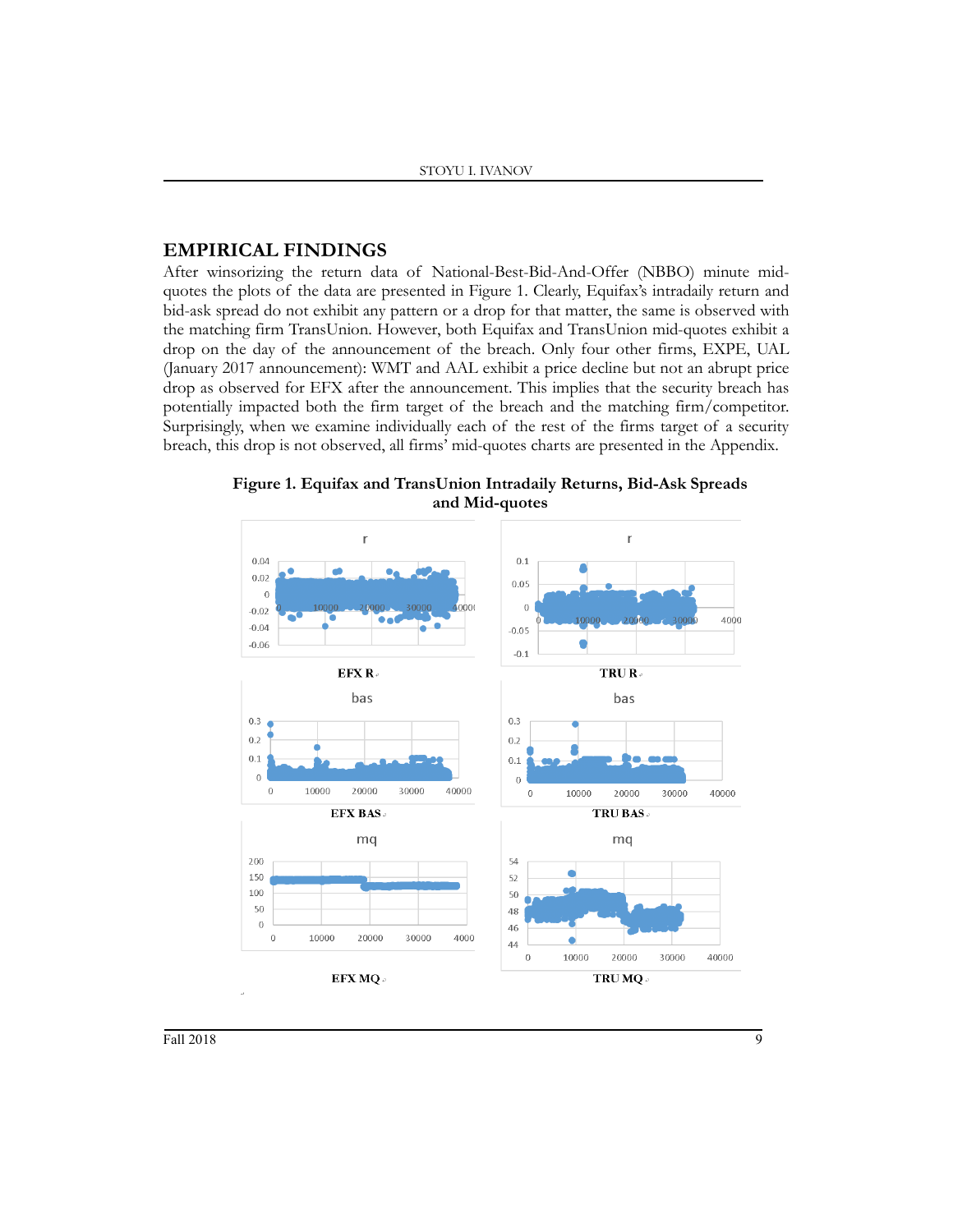When we examine all firms target of a breach and matching firms, presented in Figure 2, again no significant difference is observed between target and matching firms returns, bid-ask spreads and mid-quotes. These findings are in agreement with the findings of Hovav and D'Arcy (2003) and Kannan, Rees and Sridhar (2007) who document no stock market reaction associated with security breaches. However, these findings are in stark contrast to the findings of studies of other significant corporate events, such as by Patell and Wolfson (1984): Barclay and Litzenberger (1988): Huberman and Regev (2001): Kalev, Liu, Pham and Jarnecic (2004): Vega (2006) and Muntermann and Guettler (2007): who document very fast adjustment in prices after announcement of an event.

**Figure 2. All Firms Target of a Breach and Matching Firms Intradaily Returns (r): Bid-Ask Spreads (bas) and Mid-quotes (mq)**

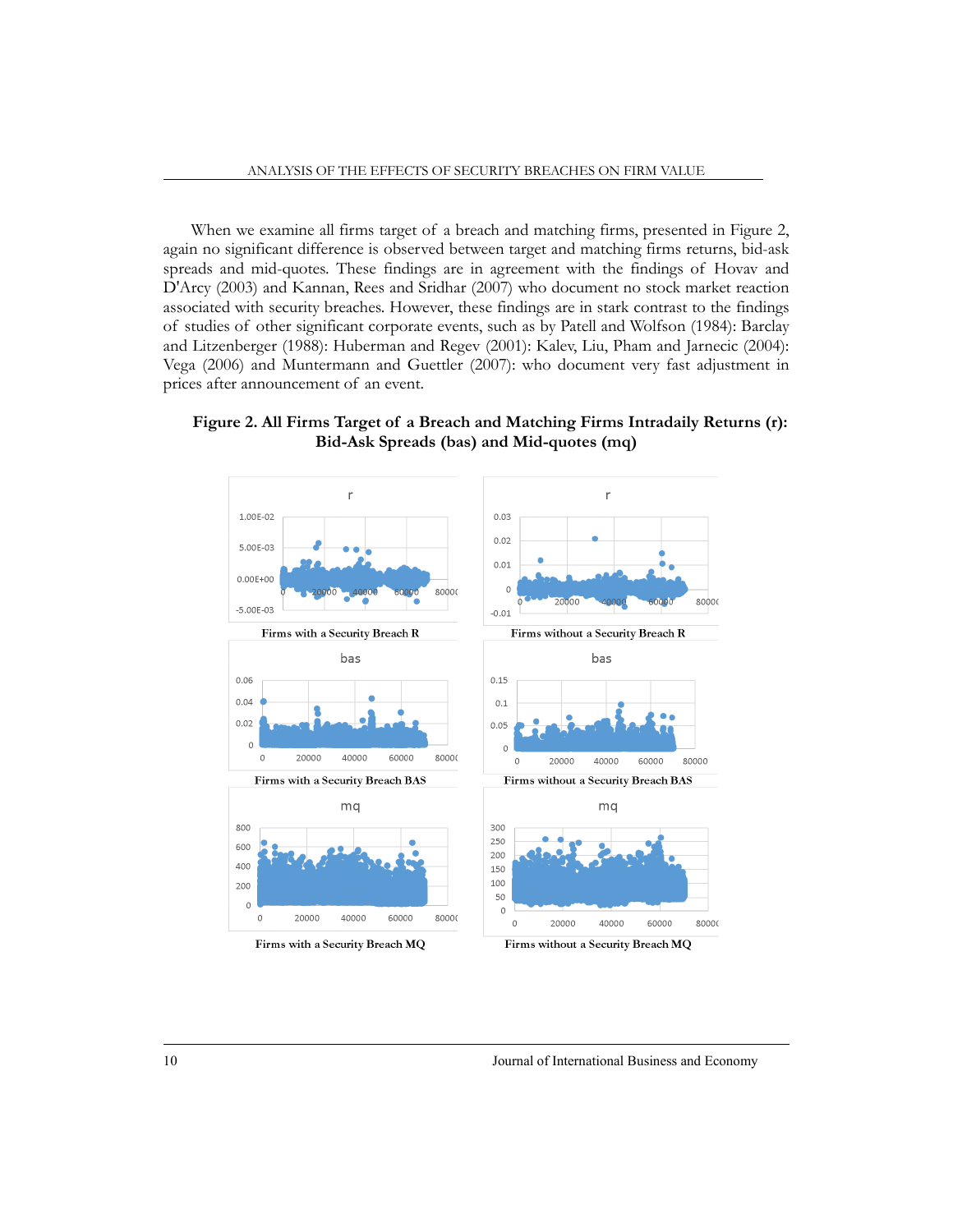If we cannot identify strong responses in prices at the time of announcement of a security breach it might be helpful to look at and explore the behavior of bid-ask spreads around the time of the announcement. It might be that the spread would reflect the negative impact of the breach instead. Table 2 Panel A shows intradaily average bid-ask spreads of all firms in the study both firms target of an attack and firms not target of an attack. Average bid prices, ask prices and traded prices are also reported for comparison and scale purposes. The table shows that on the day before the attack firms with an attack have an average bid-ask spread of 0.0019, whereas on the days of the attack and the day after the attack the spreads are a bit higher at 0.0022 and 0.0021, respectively. Contrary to our expectations, on the same days, matching firms surprisingly have higher average bid-ask spreads of 0.0030, 0.0046 and 0.0053, respectively.

This could be driven by the fact that the matching firms tend to be smaller than the firms target of the attack. It seems that there is no stock price reaction to the announcement of a security breach, contrary to prior findings in daily data studies such as in papers by Campbell, Gordon, Loeb and Zhou (2003): Cavusoglu, Mishra and Raghunathan (2004): Kannan, Rees and Sridhar (2007) and Goel and Shawky (2009. Our findings of lack of reaction after announcement, even though on intradaily basis, are in agreement with findings in recent studies by Hovav and D'Arcy (2003) and Kannan, Rees and Sridhar (2007) also of no reaction but using daily data. The fact that there is no reaction could be because financial markets might take longer to respond to the information, which in todays' high frequency world seems a bit naive. What is more plausible is that markets could have figured out ahead of the announcement that a company has been subject of an attack. After all, hackers try to sell the stolen data sometimes before a company even realizes that it has been breached. Or it could be also possible that investors are using private information to trade before the announcement is made similar to the findings of Barclay and Litzenberger (1988) that prices react to new security issue prior to the announcement of the new issue. Even though illegal, trading on private information might be still occurring.

To delve deeper into the issue we examine volatility next. Table 2 Panel B reports standard deviations bid-ask spreads before, during and after the day of the attack for firms with and without an attack. Standard deviation of bid prices, ask prices and traded prices are also reported for comparison and scale purposes. Results appear consistent with the average bidask spread findings. The standard deviation value for bid-ask spread before announcement of an attack for firms with an attack is 0.0062, during the attack the value is 0.0072 and after the attack the value is 0.0068. For firms without an attack the values of standard deviation of bidask spread are 0.0099, 0.0149 and 0.0169, before, during and after the attack, respectively. Again the matching firms exhibit much higher values for volatility of bid-ask spread. What this means is that volatility seems not to dissipate after the spike of the initial announcement shock for matching firms, i.e. volatility seems to keep rising after the announcement. On the other hand, for attacked firms on the day of the attack volatility increases but then subsides the day after the announcement. This is another indication that the reaction in stock prices of matching firms is stronger than in the firms target of an attack, reinforcing the notion of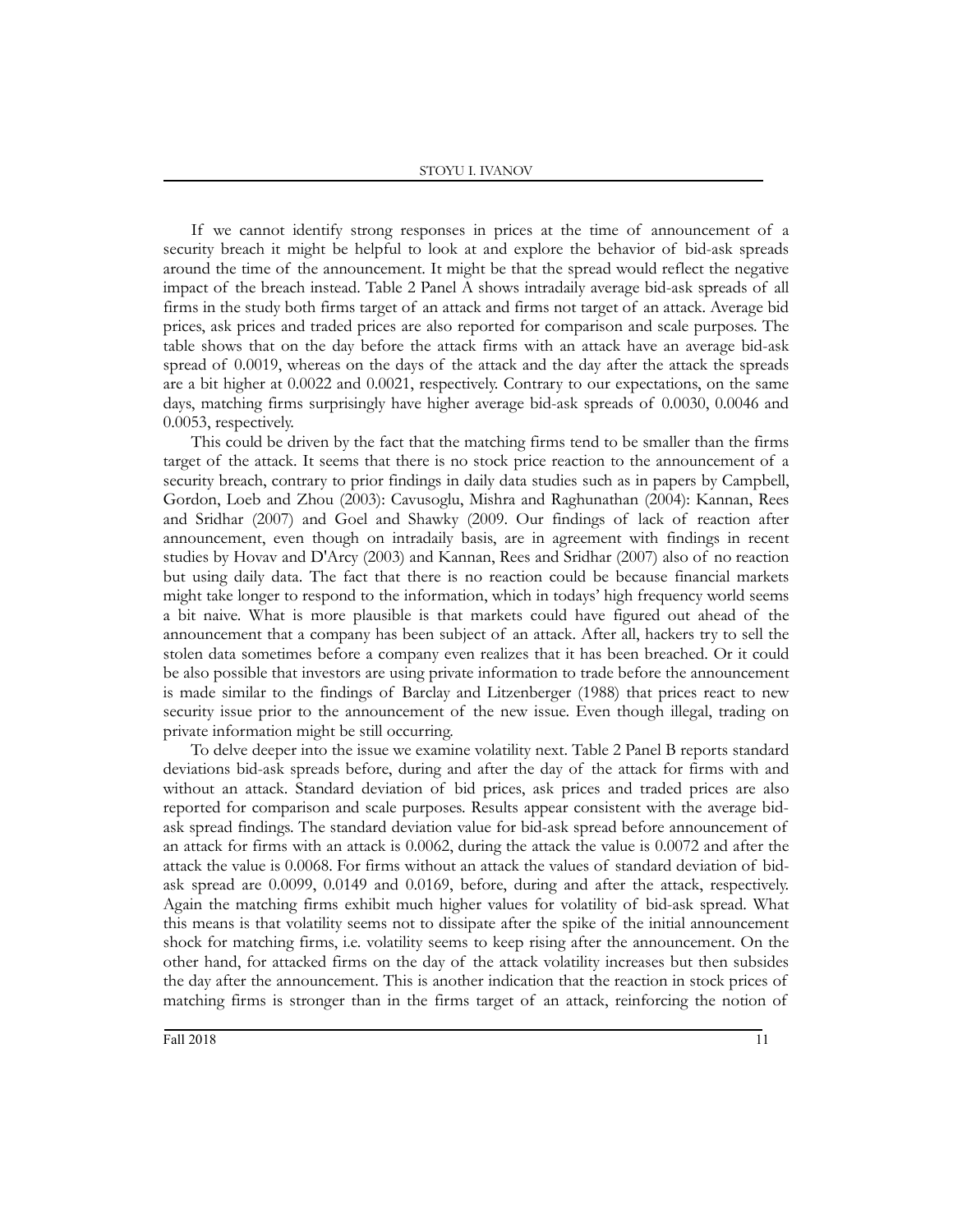rejection of our null hypothesis.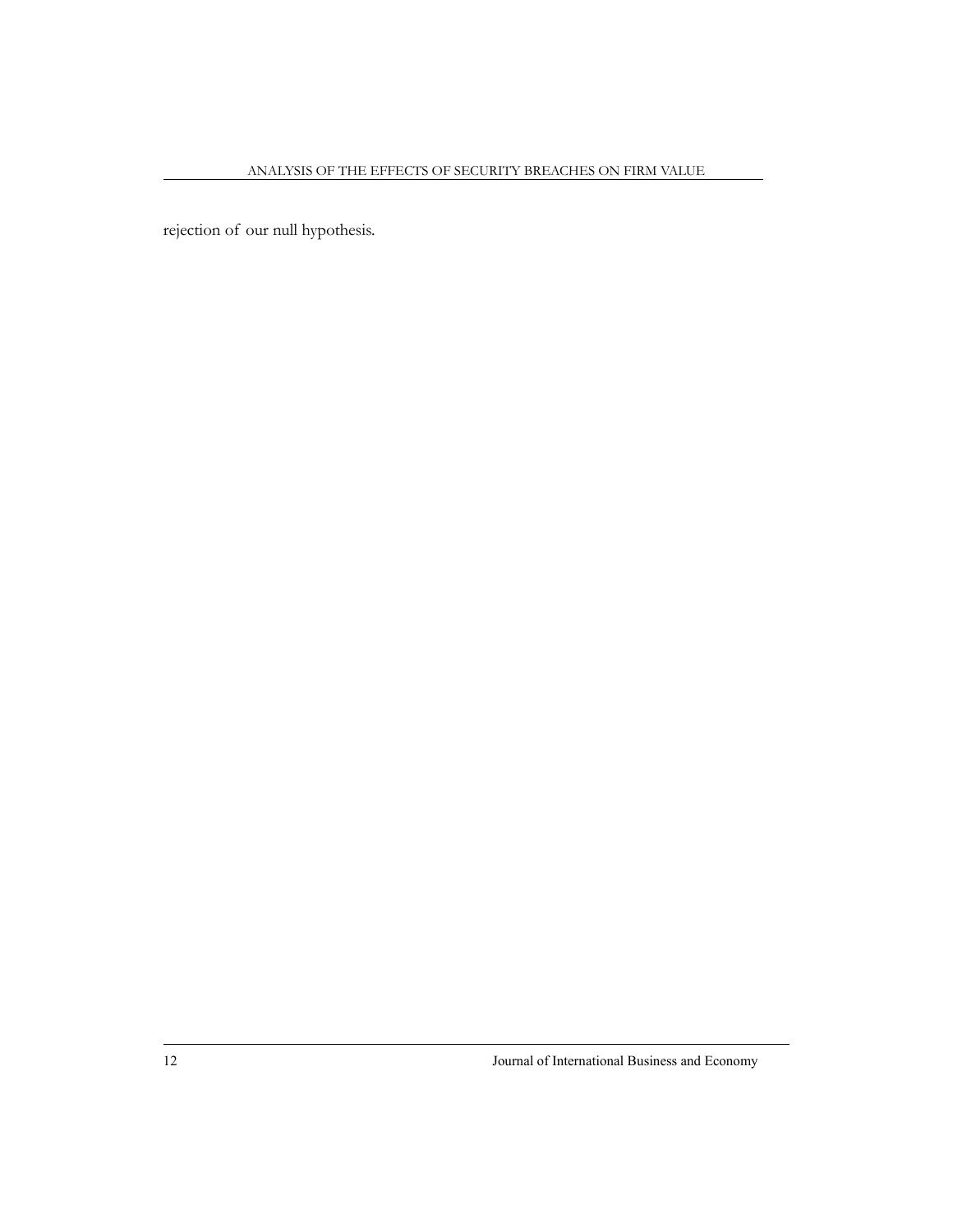## **Table 2. Averages and Standard Deviations of Firms with an Attack and Matching Firms Bid, Ask, Traded Prices and Bid-Ask Spreads Before, During and After the Day of the Attack**

**Panel A. Firms with an Attack and Matching Firms Average Bid, Ask, Traded Prices and Bid-Ask Spreads Before, During and After the Day of the Attack**

|             | before   | before   | before   | before  | during   | during   | during   | after    | after    | after    | after    |
|-------------|----------|----------|----------|---------|----------|----------|----------|----------|----------|----------|----------|
|             | bid      | ask      | price    | bas     | bid      | ask      | bas      | bid      | ask      | price    | bas      |
| UA          | 14.2417  | 14.2721  | 14.2577  | 0.0021  | 14.4309  | 14.4542  | 0.0016   | 13.9687  | 13.9948  | 13.9808  | 0.0019   |
| <b>EXPE</b> | 111.0258 | 111.3392 | 111.1988 | 0.0028  | 109.5506 | 110.4325 | 0.0080   | 109.9042 | 110.1893 | 110.0282 | 0.0026   |
| <b>EFX</b>  | 141.4486 | 141.7809 | 141.6512 | 0.0023  | 142.4894 | 142.8749 | 0.0027   | 122.2399 | 123.4045 | 122.8683 | 0.0094   |
| UAL         | 76.4650  | 76.5257  | 76.4995  | 0.0008  | 77.7020  | 77.7850  | 0.0011   | 78.3269  | 78.4280  | 78.3803  | 0.0013   |
| <b>SABR</b> | 23.7479  | 23.7629  | 23.7562  | 0.0006  | 24.2111  | 24.2452  | 0.0014   | 24.3443  | 24.3589  | 24.3512  | 0.0006   |
| <b>UAL</b>  | 75.0001  | 75.0713  | 75.0410  | 0.0009  | 73.1873  | 73.2817  | 0.0013   | 73.1404  | 73.2460  | 73.2069  | 0.0014   |
| <b>SSNC</b> | 31.4850  | 31.5370  | 31.5131  | 0.0016  | 32.0629  | 32.1134  | 0.0016   | 31.8705  | 31.9395  | 31.9103  | 0.0022   |
| <b>AMZN</b> | 728.7835 | 735.4655 | 734.4044 | 0.0091  | 740.8139 | 746.1411 | 0.0071   | 751.3045 | 755.6409 | 753.8471 | 0.0057   |
| $\rm VZ$    | 52.9924  | 53.0035  | 52.9977  | 0.0002  | 53.1470  | 53.1584  | 0.0002   | 53.4481  | 53.4595  | 53.4538  | 0.0002   |
| Н           | 47.8871  | 48.0570  | 47.9530  | 0.0035  | 48.7812  | 48.9828  | 0.0041   | 48.3990  | 48.5615  | 48.4787  | 0.0033   |
| T           | 34.6410  | 34.6517  | 34.6469  | 0.0003  | 34.6047  | 34.6155  | 0.0003   | 34.6302  | 34.6413  | 34.6358  | 0.0003   |
| <b>WMT</b>  | 73.9306  | 73.9453  | 73.9379  | 0.0002  | 73.6763  | 73.6886  | 0.0002   | 73.1750  | 73.1879  | 73.1806  | 0.0002   |
| <b>CVS</b>  | 110.3158 | 110.3957 | 110.3656 | 0.0007  | 110.0442 | 110.0928 | 0.0004   | 110.6550 | 110.7011 | 110.6802 | 0.0004   |
| AAL         | 52.4029  | 52.5118  | 52.4765  | 0.0021  | 49.9737  | 50.0394  | 0.0013   | 50.6418  | 50.6953  | 50.6670  | 0.0011   |
| UAL         | 65.5571  | 65.6060  | 65.5821  | 0.0007  | 65.5306  | 65.5933  | 0.0010   | 66.9337  | 66.9812  | 66.9550  | 0.0007   |
| average     | 109.3283 | 109.8617 | 109.7521 | 0.0019  | 110.0137 | 110.4999 | 0.0022   | 109.5322 | 109.9620 | 109.7749 | 0.0021   |
| st dev      | 174.9245 | 176.6059 | 176.3422 | 0.00224 | 177.9872 | 179.3262 | 0.002425 | 180.4461 | 181.5407 | 181.0884 | 0.002515 |
| min         | 14.2417  | 14.2721  | 14.2577  | 0.0002  | 14.4309  | 14.4542  | 0.0002   | 13.9687  | 13.9948  | 13.9808  | 0.0002   |
| max         | 728.7835 | 735.4655 | 734.4044 | 0.0091  | 740.8139 | 746.1411 | 0.0080   | 751.3045 | 755.6409 | 753.8471 | 0.0094   |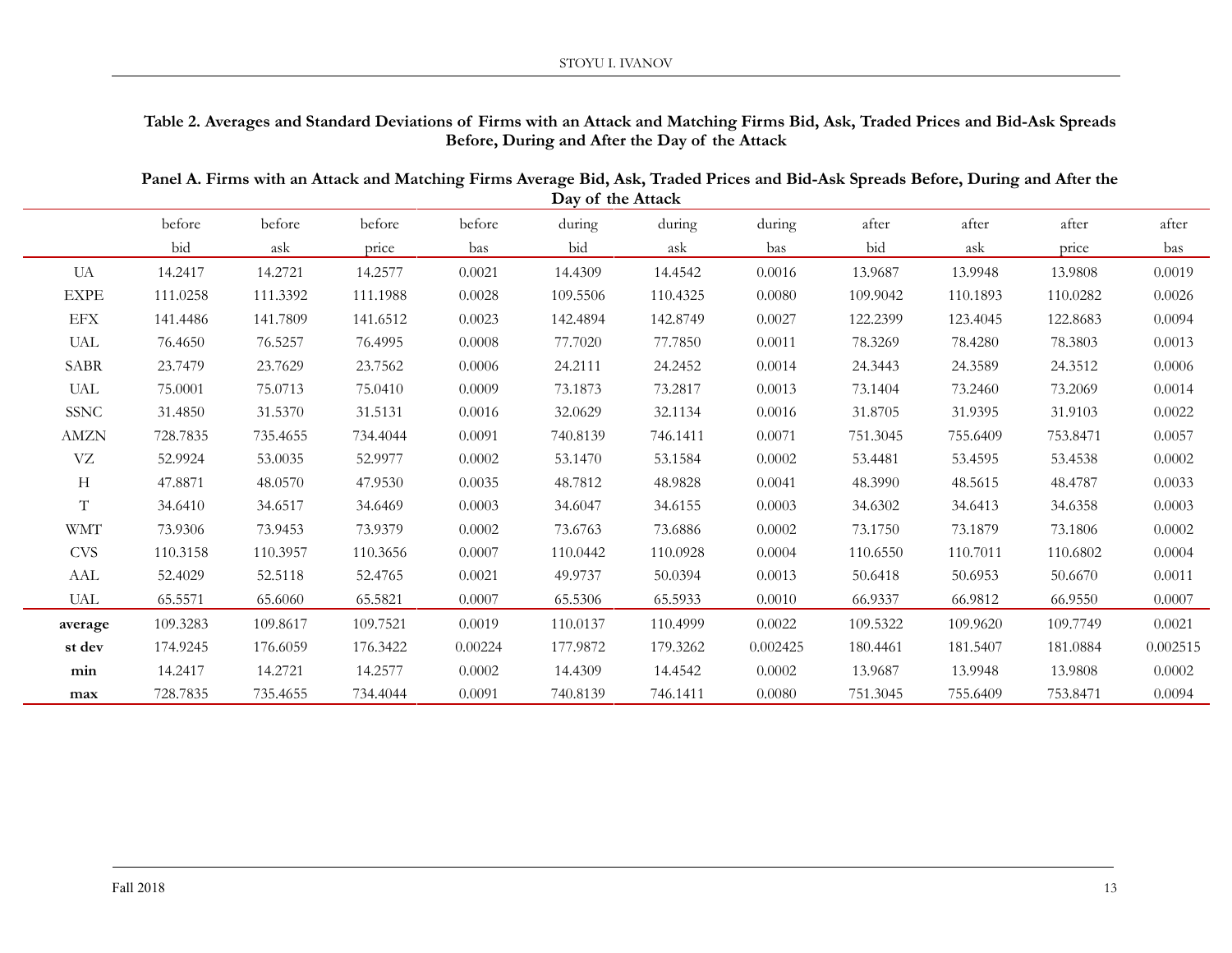|                             | before<br>bid | before<br>ask | before<br>price | before<br>bas | during<br>bid | during<br>ask | during<br>bas | after<br>bid | after<br>ask | after<br>price | after<br>bas |
|-----------------------------|---------------|---------------|-----------------|---------------|---------------|---------------|---------------|--------------|--------------|----------------|--------------|
|                             |               |               |                 |               |               |               |               |              |              |                |              |
| RL                          | 109.3936      | 110.2592      | 109.7803        | 0.0079        | 111.6250      | 112.2242      | 0.0053        | 108.2205     | 108.9609     | 108.6173       | 0.0068       |
| IAC                         | 160.6523      | 161.6264      | 161.2106        | 0.0060        | 163.2536      | 164.1985      | 0.0058        | 162.2688     | 163.8766     | 163.3313       | 0.0098       |
| TRU                         | 48.3198       | 48.4016       | 48.3583         | 0.0017        | 49.0514       | 49.1700       | 0.0024        | 47.1701      | 47.4551      | 47.3112        | 0.0060       |
| <b>DAL</b>                  | 49.1641       | 49.1801       | 49.1720         | 0.0003        | 49.4716       | 49.4874       | 0.0003        | 49.2066      |              |                | 0.0003       |
|                             |               |               |                 |               |               |               |               |              | 49.2234      | 49.2144        |              |
| <b>UBNT</b>                 | 51.8716       | 52.0628       | 51.9656         | 0.0037        | 51.3133       | 51.7823       | 0.0091        | 50.0023      | 50.4984      | 50.3384        | 0.0098       |
| $\ensuremath{\mathrm{DAL}}$ | 50.2487       | 50.2685       | 50.2579         | 0.0004        | 49.2690       | 49.2851       | 0.0003        | 49.4100      | 49.4246      | 49.4176        | 0.0003       |
| <b>BLUE</b>                 | 69.6987       | 70.7040       | 70.2544         | 0.0142        | 70.7812       | 73.4802       | 0.0367        | 72.6939      | 75.2500      | 73.8380        | 0.0340       |
| <b>MSFT</b>                 | 51.3085       | 51.3237       | 51.3162         | 0.0003        | 52.1711       | 52.1879       | 0.0003        | 52.6617      | 52.6758      | 52.6678        | 0.0003       |
| $\bold{AMT}$                | 100.2669      | 100.7434      | 100.1030        | 0.0047        | 100.0314      | 100.3116      | 0.0028        | 100.3297     | 100.6833     | 100.3779       | 0.0035       |
| <b>STAY</b>                 | 15.9496       | 15.9817       | 15.9666         | 0.0020        | 16.3023       | 16.3244       | 0.0014        | 16.2787      | 16.3432      | 16.3073        | 0.0039       |
| $\bold{AMT}$                | 95.4529       | 95.5639       | 95.2410         | 0.0012        | 96.3982       | 96.5928       | 0.0020        | 96.8482      | 97.0070      | 96.6096        | 0.0016       |
| <b>TGT</b>                  | 85.0167       | 85.0428       | 85.0303         | 0.0003        | 84.7320       | 84.7577       | 0.0003        | 84.4814      | 84.5165      | 84.4982        | 0.0004       |
| <b>WBA</b>                  | 95.4625       | 95.6261       | 95.5582         | 0.0017        | 95.6689       | 95.8299       | 0.0017        | 95.5212      | 95.6806      | 95.6244        | 0.0017       |
| LUV                         | 41.0713       | 41.0857       | 41.0783         | 0.0003        | 40.2448       | 40.2616       | 0.0004        | 40.7599      | 40.7737      | 40.7668        | 0.0003       |
| <b>DAL</b>                  | 47.2630       | 47.2787       | 47.2705         | 0.0003        | 46.1093       | 46.1280       | 0.0004        | 46.7867      | 46.8090      | 46.7950        | 0.0005       |
| average                     | 71.4093       | 71.6766       | 71.5042         | 0.0030        | 71.7615       | 72.1348       | 0.0046        | 71.5093      | 71.9452      | 71.7144        | 0.0053       |
| st dev                      | 36.27802      | 36.53403      | 36.38028        | 0.003895      | 36.98869      | 37.2052       | 0.009244      | 36.65187     | 36.99171     | 36.84307       | 0.008635     |
| min                         | 15.9496       | 15.9817       | 15.9666         | 0.0003        | 16.3023       | 16.3244       | 0.0003        | 16.2787      | 16.3432      | 16.3073        | 0.0003       |
|                             |               |               |                 |               |               |               |               |              |              |                |              |
| max                         | 160.6523      | 161.6264      | 161.2106        | 0.0142        | 163.2536      | 164.1985      | 0.0367        | 162.2688     | 163.8766     | 163.3313       | 0.0340       |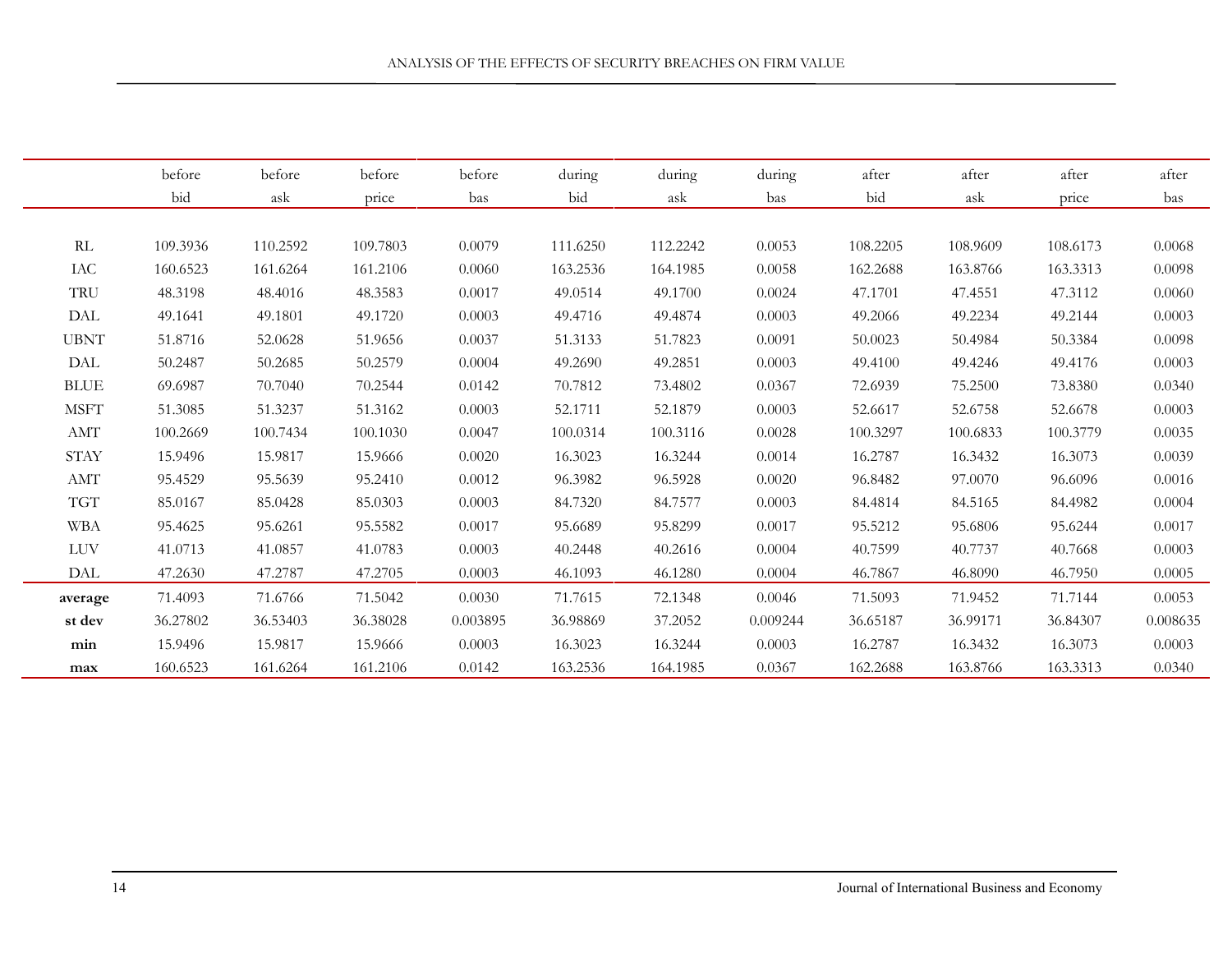|                             | before<br>bid | before<br>ask | before<br>price | before<br>bas | during<br>bid | during<br>ask | during<br>bas | after<br>bid | after<br>ask | after<br>price | after<br>bas |
|-----------------------------|---------------|---------------|-----------------|---------------|---------------|---------------|---------------|--------------|--------------|----------------|--------------|
| <b>UA</b>                   | 0.1000        | 0.0968        | 0.0807          | 0.0063        | 0.0846        | 0.0778        | 0.0047        | 0.0628       | 0.0677       | 0.0498         | 0.0048       |
| <b>EXPE</b>                 | 0.8958        | 0.8815        | 0.5874          | 0.0083        | 1.4149        | 1.4131        | 0.0182        | 0.7837       | 1.0065       | 0.6736         | 0.0081       |
| $\rm EFX$                   | 0.7505        | 0.4926        | 0.2142          | 0.0063        | 0.9712        | 1.0683        | 0.0118        | 2.6533       | 2.2160       | 1.4928         | 0.0242       |
| $\ensuremath{\mathsf{UAL}}$ | 0.3396        | 0.3116        | 0.2454          | 0.0043        | 0.4327        | 0.4343        | 0.0062        | 0.5670       | 0.4839       | 0.4101         | 0.0065       |
| <b>SABR</b>                 | 0.1038        | 0.0995        | 0.0928          | 0.0024        | 0.2936        | 0.2963        | 0.0068        | 0.0542       | 0.0675       | 0.0496         | 0.0024       |
| <b>UAL</b>                  | 0.3447        | 0.2947        | 0.2500          | 0.0043        | 0.6033        | 0.6429        | 0.0069        | 0.4943       | 0.3124       | 0.0977         | 0.0086       |
| <b>SSNC</b>                 | 0.2106        | 0.2030        | 0.1657          | 0.0059        | 0.2329        | 0.1806        | 0.0077        | 0.2236       | 0.2040       | 0.1205         | 0.0089       |
| <b>AMZN</b>                 | 12.0081       | 4.4692        | 1.4238          | 0.0177        | 9.4873        | 7.4581        | 0.0177        | 8.3866       | 6.3653       | 1.4381         | 0.0148       |
| ${\nabla} Z$                | 0.0746        | 0.0744        | 0.0735          | 0.0003        | 0.2986        | 0.2987        | 0.0002        | 0.0965       | 0.0970       | 0.0965         | 0.0001       |
| H                           | 0.2314        | 0.4001        | 0.1111          | 0.0098        | 0.7076        | 0.6282        | 0.0176        | 0.4037       | 0.4616       | 0.1770         | 0.0131       |
| $\mathbf T$                 | 0.0911        | 0.0938        | 0.0903          | 0.0010        | 0.0604        | 0.0623        | 0.0009        | 0.0738       | 0.0736       | 0.0651         | 0.0018       |
| <b>WMT</b>                  | 0.1472        | 0.1239        | 0.0786          | 0.0022        | 0.2191        | 0.2192        | 0.0002        | 0.0548       | 0.0985       | 0.0542         | 0.0011       |
| <b>CVS</b>                  | 0.6475        | 0.3743        | 0.1502          | 0.0067        | 0.3081        | 0.3249        | 0.0034        | 0.4952       | 0.4097       | 0.3486         | 0.0038       |
| AAL                         | 0.9072        | 0.4617        | 0.4030          | 0.0164        | 0.4458        | 0.5136        | 0.0047        | 0.4933       | 0.4844       | 0.4869         | 0.0018       |
| <b>UAL</b>                  | 0.3877        | 0.3984        | 0.3882          | 0.0014        | 0.5063        | 0.5059        | 0.0013        | 0.7814       | 0.7791       | 0.7790         | 0.0014       |
| average                     | 1.1493        | 0.5850        | 0.2903          | 0.0062        | 1.0711        | 0.9416        | 0.0072        | 1.0416       | 0.8752       | 0.4226         | 0.0068       |
| stdev                       | 3.0181        | 1.0956        | 0.3471          | 0.0052        | 2.3549        | 1.8391        | 0.0063        | 2.1317       | 1.6165       | 0.4841         | 0.0066       |
| min                         | 0.0746        | 0.0744        | 0.0735          | 0.0003        | 0.0604        | 0.0623        | 0.0002        | 0.0542       | 0.0675       | 0.0496         | 0.0001       |
| max                         | 12.0081       | 4.4692        | 1.4238          | 0.0177        | 9.4873        | 7.4581        | 0.0182        | 8.3866       | 6.3653       | 1.4928         | 0.0242       |

## **Panel B. Firms with an Attack and Matching Firms Standard Deviation of Bid, Ask, Traded Prices and Bid-Ask Spreads Before, During and After the Day of the Attack**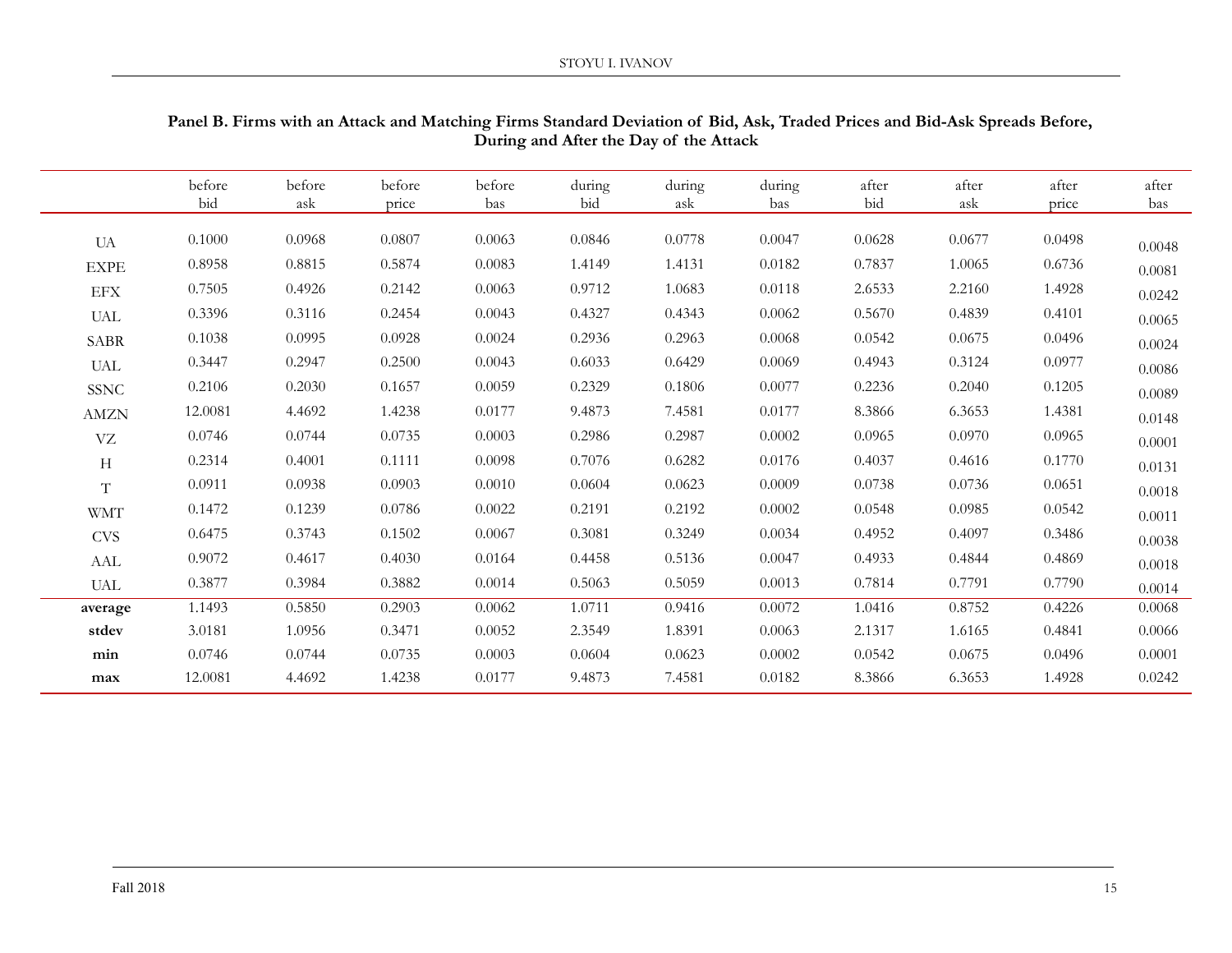|                       | before<br>bid | before<br>ask | before<br>price | before<br>bas | during<br>bid | during<br>ask | during<br>bas | after<br>bid | after<br>ask | after<br>price | after<br>bas |
|-----------------------|---------------|---------------|-----------------|---------------|---------------|---------------|---------------|--------------|--------------|----------------|--------------|
| RL                    | 1.1615        | 1.2758        | 0.5755          | 0.0144        | 0.9586        | 0.9952        | 0.0130        | 1.3342       | 1.3118       | 0.9569         | 0.0126       |
| IAC                   | 1.8811        | 1.7088        | 1.2401          | 0.0122        | 1.8269        | 1.2688        | 0.0132        | 2.4766       | 1.7731       | 0.8368         | 0.0181       |
| TRU                   | 0.3425        | 0.3206        | 0.1388          | 0.0112        | 0.3118        | 0.3620        | 0.0100        | 0.6892       | 0.7828       | 0.2373         | 0.0262       |
| DAL                   | 0.1737        | 0.1791        | 0.1697          | 0.0017        | 0.1024        | 0.1047        | 0.0018        | 0.1453       | 0.1557       | 0.1336         | 0.0022       |
| <b>UBNT</b>           | 0.6685        | 0.9804        | 0.1911          | 0.0221        | 1.4365        | 1.7126        | 0.0485        | 1.8346       | 1.1367       | 0.1497         | 0.0444       |
| DAL                   | 0.1784        | 0.1977        | 0.1565          | 0.0032        | 0.3484        | 0.3566        | 0.0023        | 0.1446       | 0.1395       | 0.1333         | 0.0017       |
| $\operatorname{BLUE}$ | 1.9619        | 2.0660        | 0.9705          | 0.0364        | 4.0372        | 3.9597        | 0.0841        | 3.2657       | 3.8812       | 0.4300         | 0.0793       |
| <b>MSFT</b>           | 0.1467        | 0.1332        | 0.1323          | 0.0013        | 0.1818        | 0.1769        | 0.0016        | 0.0682       | 0.0657       | 0.0620         | 0.0008       |
| AMT                   | 1.2000        | 1.8220        | 0.3429          | 0.0175        | 0.8362        | 1.5514        | 0.0138        | 1.1847       | 1.4517       | 0.2638         | 0.0208       |
| ${\rm STAY}$          | 0.1562        | 0.1289        | 0.1101          | 0.0103        | 0.0730        | 0.0780        | 0.0032        | 0.1604       | 0.2109       | 0.0229         | 0.0203       |
| $\operatorname{AMT}$  | 1.3325        | 1.6084        | 0.4475          | 0.0062        | 1.4514        | 1.9360        | 0.0149        | 1.3887       | 1.7420       | 0.4540         | 0.0103       |
| <b>TGT</b>            | 0.2399        | 0.2224        | 0.1914          | 0.0022        | 0.1421        | 0.1751        | 0.0021        | 0.2488       | 0.2491       | 0.1733         | 0.0031       |
| <b>WBA</b>            | 0.8187        | 0.6551        | 0.5110          | 0.0088        | 0.6659        | 0.5813        | 0.0094        | 0.7004       | 0.2411       | 0.1488         | 0.0076       |
| ${\rm LUV}$           | 0.2912        | 0.2942        | 0.2924          | 0.0003        | 0.2088        | 0.1578        | 0.0035        | 0.5482       | 0.5486       | 0.5484         | 0.0004       |
| DAL                   | 0.3494        | 0.3552        | 0.3520          | 0.0005        | 0.2134        | 0.2441        | 0.0024        | 0.5044       | 0.5654       | 0.5043         | 0.0054       |
| average               | 0.7268        | 0.7965        | 0.3881          | 0.0099        | 0.8530        | 0.9107        | 0.0149        | 0.9796       | 0.9504       | 0.3370         | 0.0169       |
| stdev                 | 0.6344        | 0.7105        | 0.3290          | 0.0099        | 1.0465        | 1.0585        | 0.0225        | 0.9463       | 1.0093       | 0.2802         | 0.0211       |
| min                   | 0.1467        | 0.1289        | 0.1101          | 0.0003        | 0.0730        | 0.0780        | 0.0016        | 0.0682       | 0.0657       | 0.0229         | 0.0004       |
| max                   | 1.9619        | 2.0660        | 1.2401          | 0.0364        | 4.0372        | 3.9597        | 0.0841        | 3.2657       | 3.8812       | 0.9569         | 0.0793       |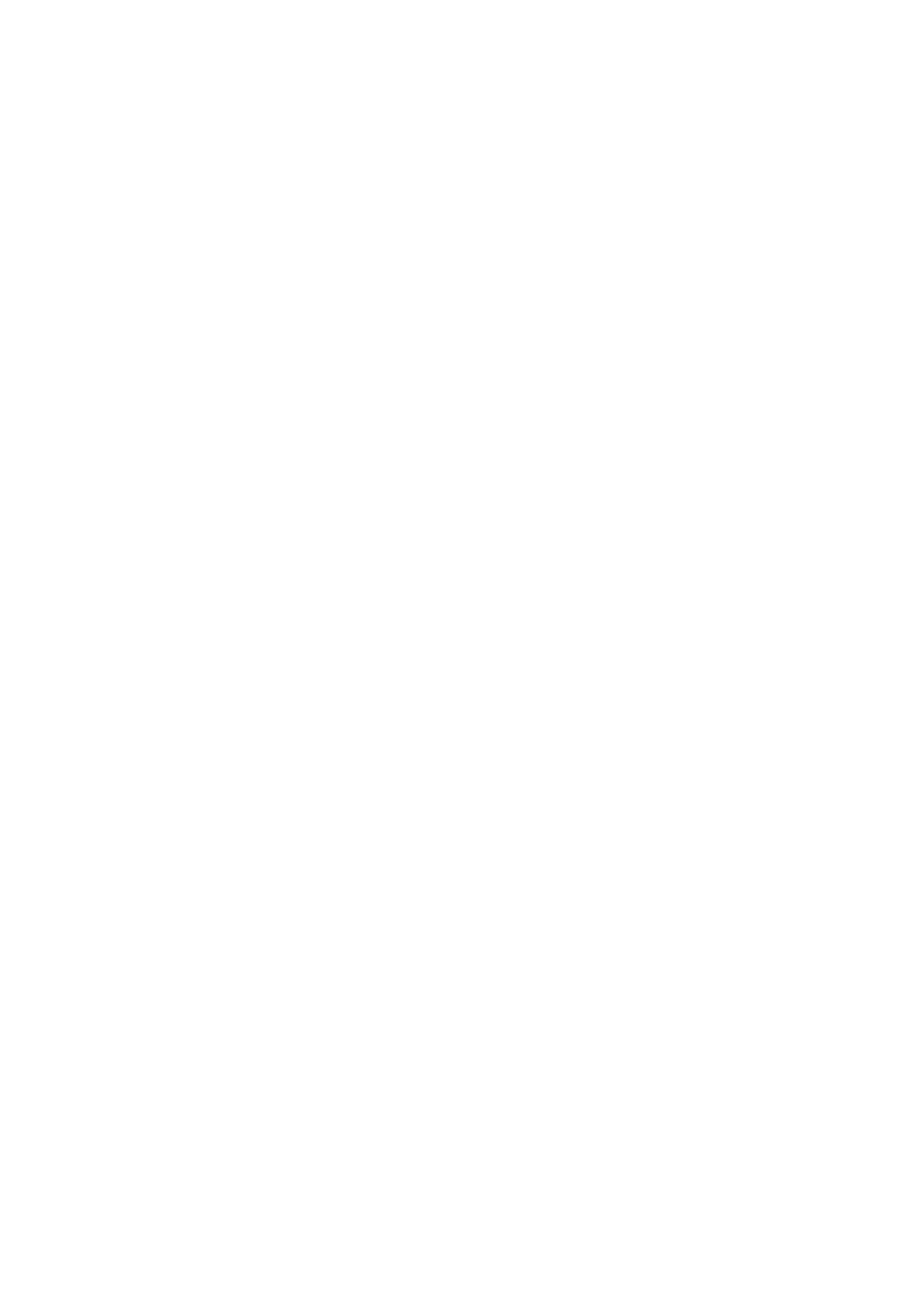Maybe we do not document any reaction in the stock prices and bid-ask spreads of target firms because we are examining the event in very aggregate terms, at the stock price level. Therefore, next we examine the response to the announcement of security breaches at a market microstructure level. We proceed by studying the components of the bid-ask spread next. The adverse selection and inventory holding cost components of the bid-ask spread of firms' target of a breach and matching firms are presented in Table 3. The average adverse selection and inventory holding cost component of the bid-ask spread for firms with a breach on the day of the attack is 0.8207 whereas the same component for matching firms is higher at 0.8393; this is different in the sense that on both the day before and the day after the attack this component for attacked firms is higher than the component for matching firms.

|             | Firms with a Security Breach |        |        |             | Firms without a Security Breach |        |          |  |  |
|-------------|------------------------------|--------|--------|-------------|---------------------------------|--------|----------|--|--|
|             | before                       | day of | after  |             | before                          | day of | after    |  |  |
| UA          | 0.8839                       | 0.7867 | 0.8270 | RL          | 0.9101                          | 0.8944 | 0.8482   |  |  |
| <b>EXPE</b> | 0.8486                       | 0.8198 | 0.7653 | IAC         | 0.7356                          | 0.5992 | 0.7355   |  |  |
| <b>EFX</b>  | 0.7936                       | 1.7583 | 0.5597 | TRU         | 0.9979                          | 0.9205 | 0.8153   |  |  |
| <b>UAL</b>  | 1.2279                       | 0.9381 | 1.0780 | DAL         | 0.9893                          | 0.7651 | 0.8210   |  |  |
| <b>SABR</b> | 0.7168                       | 0.9408 | 0.8637 | <b>UBNT</b> | 1.0780                          | 0.8768 | 1.0095   |  |  |
| <b>UAL</b>  | 0.9455                       | 0.9059 | 1.1473 | DAL         | 0.6447                          | 1.2850 | 1.0934   |  |  |
| <b>SSNC</b> | 0.7986                       | 0.9330 | 0.7080 | <b>BLUE</b> | 0.8753                          | 0.8215 | 0.8825   |  |  |
| <b>AMZN</b> | 0.7579                       | 0.7354 | 0.7092 | <b>MSFT</b> | 1.0514                          | 0.8046 | 0.8210   |  |  |
| VZ          | 0.2749                       | 0.3745 | 0.1976 | <b>AMT</b>  | 0.7345                          | 0.2034 | 0.2666   |  |  |
| H           | 1.0638                       | 0.9525 | 0.8341 | <b>STAY</b> | 1.4508                          | 0.5127 | 0.4549   |  |  |
| T           | 1.4044                       | 0.0608 | 1.0261 | <b>EQIX</b> | 0.7996                          | 1.0151 | 1.0669   |  |  |
| <b>WMT</b>  | 0.9921                       | 0.2892 | 1.1675 | <b>TGT</b>  | 0.8055                          | 0.9774 | 1.1640   |  |  |
| <b>CVS</b>  | 1.1008                       | 1.0194 | 1.1256 | <b>WBA</b>  | 0.9055                          | 0.9116 | 1.1228   |  |  |
| AAL         | 0.9354                       | 1.0269 | 0.9250 | <b>LUV</b>  | 0.6025                          | 0.8945 | 0.6523   |  |  |
| <b>UAL</b>  | 0.5536                       | 0.7688 | 0.9574 | DAL         | 0.6179                          | 1.1083 | 1.0567   |  |  |
| average     | 0.8865                       | 0.8207 | 0.8594 |             | 0.8799                          | 0.8393 | 0.8540   |  |  |
| stdev       | 0.2708                       | 0.3869 | 0.2566 |             | 0.2198                          | 0.2557 | 0.253519 |  |  |
| min         | 0.2749                       | 0.0608 | 0.1976 |             | 0.6025                          | 0.2034 | 0.2666   |  |  |
| max         | 1.4044                       | 1.7583 | 1.1675 |             | 1.4508                          | 1.2850 | 1.1640   |  |  |

**Table 3. Adverse Selection and Inventory Holding Cost (ASIHC) Component of the Bid-Ask Spread Estimated Based on Equation (1)**

16 Journal of International Business and Economy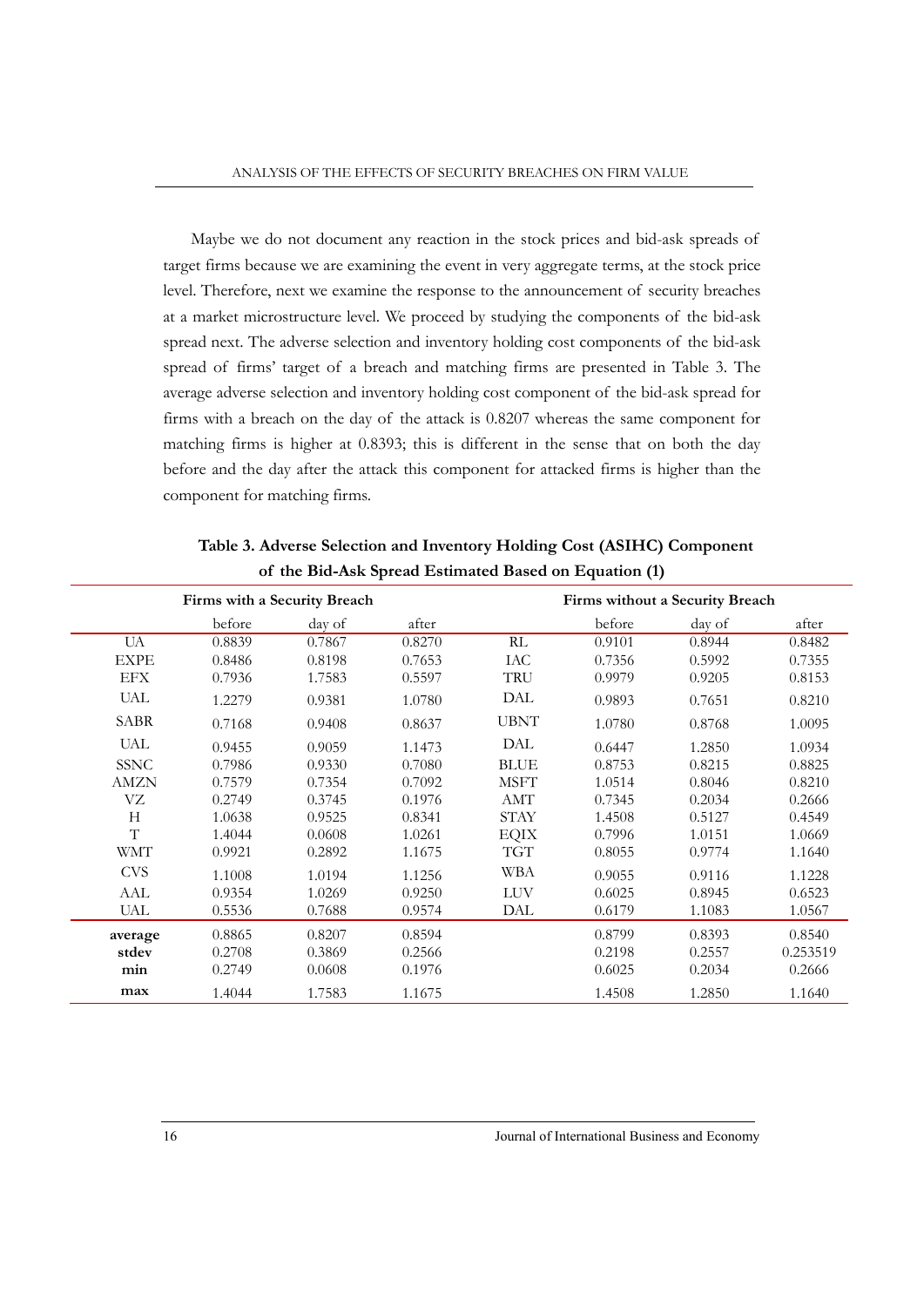Regression results based on equation (2) with the average bid-ask spread (mbas): standard deviation of the bid-ask spread (sdbas) and adverse selection and inventory holding cost component (asihcc) of the bid-ask spread as dependent variables are reported in Table 4 Panels A, B and C, respectively. The results, suggest that market cap is the only factor affecting the average bid-ask spread after the attack, and the higher the market cap the lower the spread, i.e. the lower the market cap the higher the spread. What this implies is that matching firms being smaller than the target of an attack firms tend to get affected more than the firms target of the attack. This is indicated in the table by the statistical significance of the market cap variable and lack of significance of the dummy variable WSB, which has the value of one for firms with security breach and zero otherwise. This finding is consistent with the findings of Muntermann and Guettler (2007) that larger firms' stock prices have a weaker price reaction to corporate news than smaller firms.

Similarly, when the standard deviation of the bid-ask spread is examined, the smaller firms and matching firms experience higher volatility in the bid-ask spread after the attack relative to the firms target of the attack. Additionally, the only factor affecting the component of the bid-ask spread on the day of a security breach is a company's market capitalization rather than the security breach announcement. This is indicated by the lack of statistical significance in the WSB variable (even though having the correct sign): which points towards rejection of our null hypothesis of a stronger negative stock price reaction to the announcement of a security breach by a firm. This is in direct contrast to the findings of studies by Patell and Wolfson (1984): Barclay and Litzenberger (1988): Huberman and Regev (2001): Kalev, Liu, Pham and Jarnecic (2004): Vega (2006) and Muntermann and Guettler (2007): among many, of almost immediate stock price reaction to the announcement of a corporate event.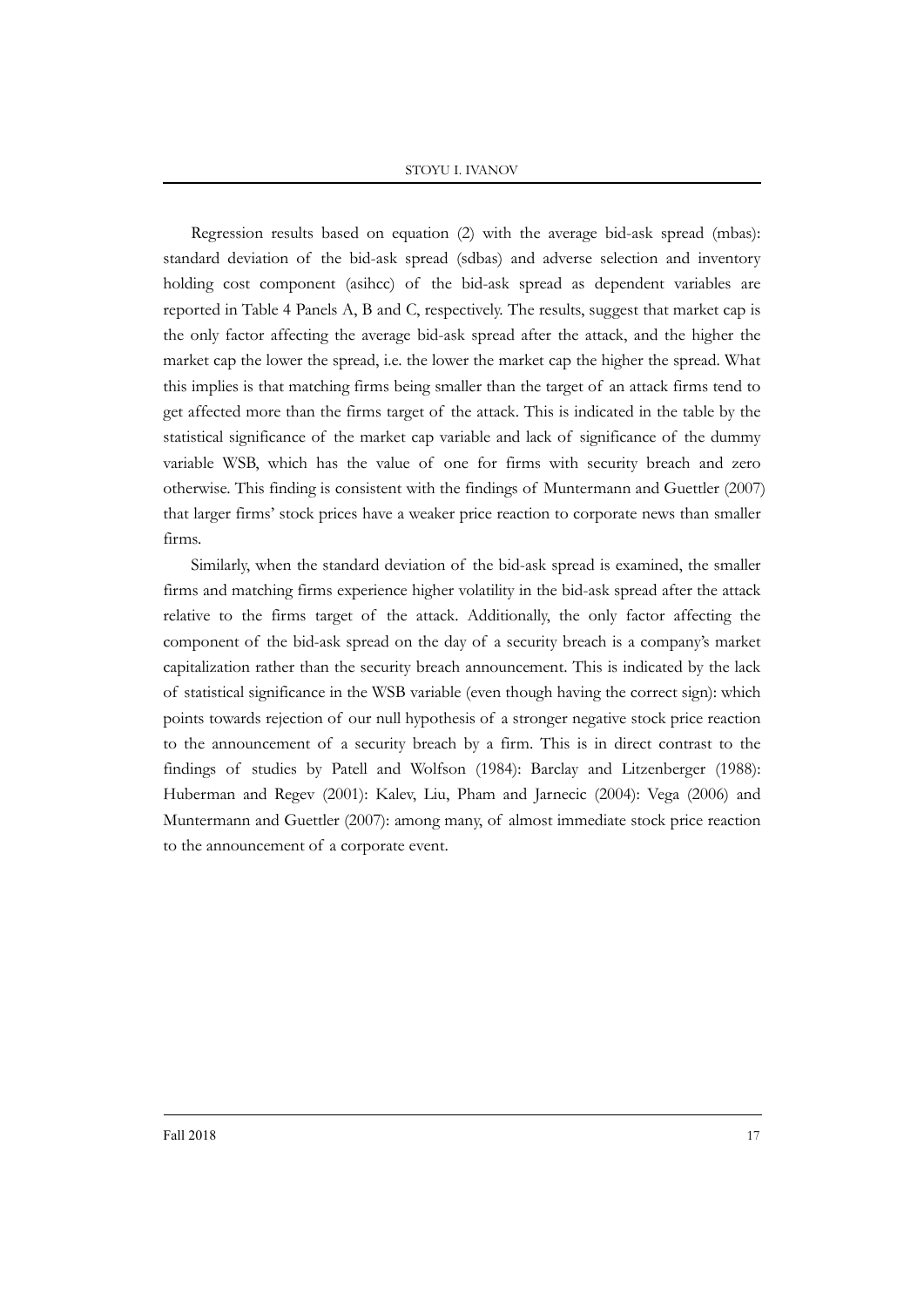#### ANALYSIS OF THE EFFECTS OF SECURITY BREACHES ON FIRM VALUE

|                             |           | Panel A. Average Bid-Ask Spread |           |         |           |         |  |
|-----------------------------|-----------|---------------------------------|-----------|---------|-----------|---------|--|
| Depende                     | Before    |                                 |           | During  | After     |         |  |
| nt Variable:<br><b>MBAS</b> | coef      | p-value                         | coef      | p-value | coef      | p-value |  |
| Intercept                   | 0.0103    | 0.1422                          | 0.0226    | 0.1263  | 0.0276    | 0.0457  |  |
| lmc                         | $-0.0004$ | 0.2910                          | $-0.0011$ | 0.2167  | $-0.0013$ | 0.0995  |  |
| wsb                         | $-0.0010$ | 0.3758                          | $-0.0023$ | 0.3640  | $-0.0029$ | 0.2019  |  |
| N                           |           | 30                              |           | 30      |           | 30      |  |
| $R-sq$                      |           | 0.0724                          |           | 0.0884  |           | 0.1545  |  |

# **Table 4. Regression Results**

#### **Panel B. Standard Deviation of Bid-Ask Spread**

| Dependent    |           | Before  |           | During  | After  |         |  |
|--------------|-----------|---------|-----------|---------|--------|---------|--|
| Variable:    |           |         |           |         |        |         |  |
| <b>SDBAS</b> | coef      | p-value | coef      | p-value | coef   | p-value |  |
| Intercept    | 0.0363    | 0.0366  | 0.0714    | 0.0473  | 0.082  | 0.0151  |  |
|              |           |         |           |         | 1      |         |  |
| lmc          | $-0.0016$ | 0.1187  | $-0.0033$ | 0.1092  | -      | 0.0475  |  |
|              |           |         |           |         | 0.0038 |         |  |
| wsb          | $-0.0034$ | 0.2421  | $-0.0071$ | 0.2388  |        | 0.0937  |  |
|              |           |         |           |         | 0.0094 |         |  |
| N            |           | 30      |           | 30      |        | 30      |  |
| $R-sq$       |           | 0.1374  |           | 0.1422  |        | 0.2249  |  |

#### **Panel C. Adverse Selection and Inventory Holding Cost Component**

| Dependent        |           | <b>Before</b> |           | During  | After  |         |  |
|------------------|-----------|---------------|-----------|---------|--------|---------|--|
| Variable: ASIHCC | coef      | p-value       | coef      | p-value | coef   | p-value |  |
| Intercept        | 1.2354    | 0.0286        | 2.0569    | 0.0052  | 0.7258 | 0.2030  |  |
| lmc              | $-0.0209$ | 0.5083        | $-0.0715$ | 0.0808  | 0.0075 | 0.8182  |  |
| wsb              | 0.0106    | 0.9081        | $-0.0049$ | 0.9662  | 0.0040 | 0.9672  |  |
| N                |           | 30            |           | 30      |        | 30      |  |
| $R-sq$           |           | 0.0166        |           | 0.1094  |        | 0.0021  |  |

## **CONCLUSIONS**

The purpose of this study is to examine, on intradaily basis, fifteen recent occurrences of corporate security breaches and assess the impact on shareholder wealth before, during and after the event of announcement of the breach. To the best of our knowledge this has not been done in the market efficiency literature so far. We document, on intradaily basis, minor price responses to announcements of a security breach in the firms' target of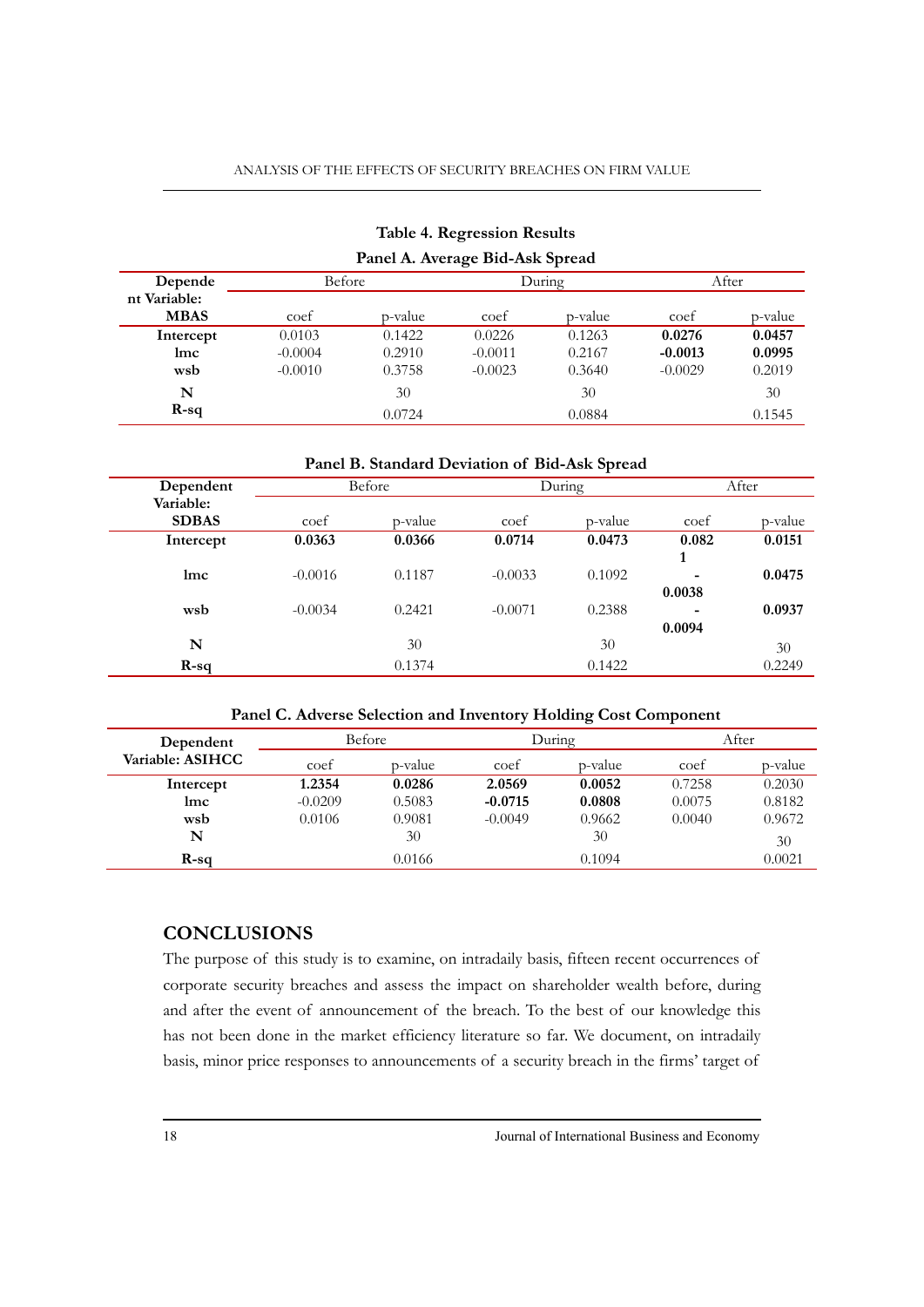#### STOYU I. IVANOV

an attack, with only five out of fifteen firms showing a price drop. EXPE, UAL (January 2017 announcement): WMT and AAL exhibit a price decline but not an abrupt price drop as observed for EFX after the announcement. The findings in this study, documented on intradaily basis, are somewhat in agreement with the findings of Hovav and D'Arcy (2003) and Kannan, Rees and Sridhar (2007) who document no stock market reaction associated with security breaches of target firms on daily basis. This is in direct contrast to the findings of many studies of an immediate stock price reaction to the announcement of a corporate event such as the studies by Patell and Wolfson (1984): Barclay and Litzenberger (1988): Huberman and Regev (2001): Kalev, Liu, Pham and Jarnecic (2004): Vega (2006) and Muntermann and Guettler (2007.

Surprisingly, we also document that the matching firms in our study seem to respond to the attack instead. The matching firms exhibit higher levels of volatility and higher levels of average adverse selection and inventory holding cost component of the bid-ask spread. The reason for this could be that typically the industry leaders are the target of the attack and thus in multivariate setting market capitalization seems to be an important factor affecting average bid-ask spreads, volatility and the formation of the bid-ask spread and not the security breach. This finding is consistent with the findings of Muntermann and Guettler (2007): even though their study focuses on German stock markets, that stock prices of larger firms have a smaller reaction to corporate news than smaller firms' prices.

A major limitation of this study is that it focuses on only 15 breaches and 15 matching firms. Unfortunately, the NYSE TAQ data available to us covers the period 2015-2018 so we cannot cover security breaches, which have occurred prior to 2015. The 15 firms target of an attack and the 15 matching firms are sufficient for statistical analysis, however, we intend to extend the study once more breaches occur after the end of the study in March of 2018. Another limitation of this study is in the use of intradaily data over a three-day window around the announcement of a security breach. Potentially, it might take longer for the announcement to be incorporated in the price. Alternatively, the market could have figured out that the firm has been attacked earlier than the announcement of the attack and the price could have adjusted many days before the announcement.

#### **AKNOWLEDGEMENT**

I would like to thank the journal editor, Dr. Hwy-Chang Moon, Dr. Yeon W. Lee, and two referees for insightful comments and suggestions, which have helped me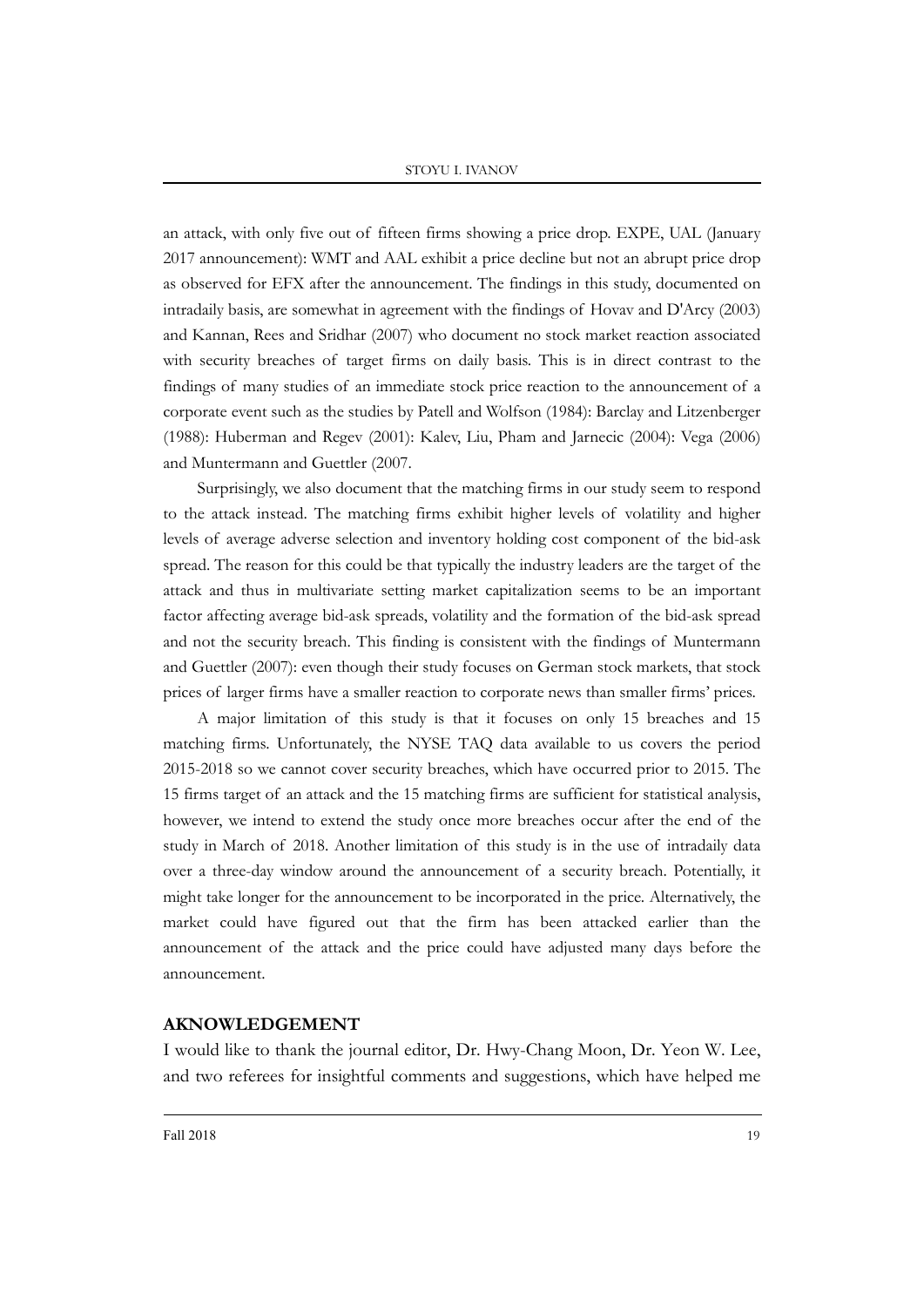improve the presentation of my findings. This paper was funded by a Lucas Fellowship Research Grant.

#### **REFERENCES**

- Barclay, M.J. and R.H. Litzenberger. 1988. Announcement effects of new equity issues and the use of intraday price data. *Journal of Financial Economics* 21(1): 71-99.
- Bessembinder, H. 2003. Issues in assessing trade execution costs. *Journal of Financial Markets* 6(3): 233-257.
- Campbell, K., L.A. Gordon, M.P. Loeb, and L. Zhou. 2003. The economic cost of publicly announced information security breaches: empirical evidence from the stock market. *Journal of Computer Security* 11(3): 431-448.
- Cavusoglu, H., B. Mishra, and S. Raghunathan. 2004. The effect of internet security breach announcements on market value: Capital market reactions for breached firms and internet security developers. *International Journal of Electronic Commerce* 9(1): 70-104.
- Choi, J.Y., D. Salandro, and K. Shastri. 1988. On the estimation of bid-ask spreads: Theory and evidence. *Journal of Financial and Quantitative Analysis* 23(2): 219-230.
- Ellis, K., R. Michaely. and M. O'Hara. 2000. The accuracy of trade classification rules: Evidence from Nasdaq. *Journal of Financial and Quantitative Analysis* 35(4): 529-551.
- Garg, A., J. Curtis., and H. Halper. 2003. Quantifying the financial impact of IT security breaches. *Information Management & Computer Security* 11(2): 74-83.
- George, T.J., G. Kaul, and M. Nimalendran. 1991. Estimation of the bid–ask spread and its components: A new approach. *The Review of Financial Studies* 4(4): 623-656.
- Glosten, L.R. 1987. Components of the bid-ask spread and the statistical properties of transaction prices. *The Journal of Finance* 42(5): 1293-1307.
- Glosten, L. R. and L.E. Harris. 1988. Estimating the components of the bid/ask spread. *Journal of financial Economics* 21(1): 123-142.
- Goel, S. and H.A. Shawky. 2009. Estimating the market impact of security breach announcements on firm values. *Information*  $\mathcal{Q}^{\infty}$  Management 46(7): 404-410.
- Harrald, J.R., S.A. Schmitt, and S. Shrestha. 2004. The effect of computer virus occurrence and virus threat level on antivirus companies' financial performance. In Engineering Management Conference 2004. Proceedings. *2004 IEEE International* 2004(2): 780-784.
- Hasbrouck, J. 1988. Trades, quotes, inventories, and information. *Journal of Financial Economics* 22(2): 229-252.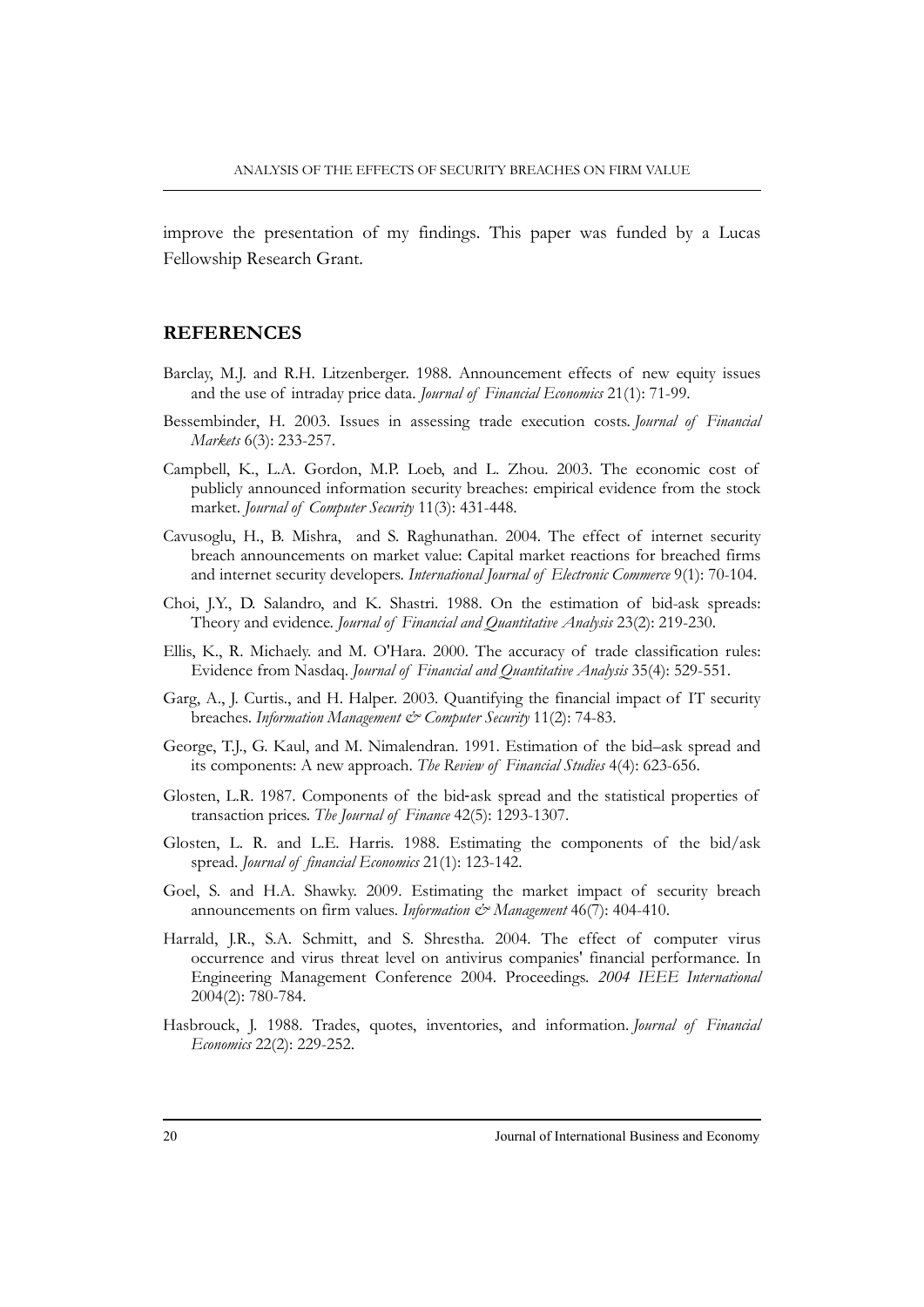- Hasbrouck, J. 1991. Measuring the information content of stock trades. *The Journal of Finance* 46(1): 179-207.
- Hovav, A. and J. D'Arcy. 2003. The impact of denial-of-service attack announcements on the market value of firms. *Risk Management and Insurance Review* 6(2): 97-121.
- Huang, R.D. and Stoll, H.R. 1997. The components of the bid-ask spread: A general approach. *The Review of Financial Studies* 10(4): 995-1034.
- Huberman, G. and T. Regev. 2001. Contagious speculation and a cure for cancer: A nonevent that made stock prices soar. *The Journal of Finance* 56(1): 387-396.
- Kalev, P.S., W.M. Liu, P.K. Pham, and E. Jarnecic. 2004. Public information arrival and volatility of intraday stock returns. *Journal of Banking & Finance* 28(6): 1441-1467.
- Kannan, K., J. Rees. and S. Sridhar. 2007. Market reactions to information security breach announcements: An empirical analysis. *International Journal of Electronic Commerce* 12(1): 69-91.
- Lee, C. and M.J. Ready. 1991. Inferring trade direction from intraday data. *The Journal of Finance* 46(2): 733-746.
- Madhavan, A., M. Richardson, and M. Roomans. 1997. Why do security prices change? A transaction-level analysis of NYSE stocks. *The Review of Financial Studies* 10(4): 1035- 1064.
- Muntermann, J. and A. Guettler. 2007. Intraday stock price effects of ad hoc disclosures: the German case. *Journal of International Financial Markets, Institutions and Money* 17(1): 1- 24.
- Nusca, A. 2017. Equifax stock has plunged 18.4% since it revealed massive breach. *Fortune*, September 11. Retrieved from [http://fortune.com/2017/09/11/equifax-stock](http://fortune.com/2017/09/11/equifax-stock-cybersecurity-breach/)[cybersecurity-breach/](http://fortune.com/2017/09/11/equifax-stock-cybersecurity-breach/)
- Patell, J.M. and M.A. Wolfson. 1984. The intraday speed of adjustment of stock prices to earnings and dividend announcements. *Journal of Financial Economics* 13(2): 223-252.
- Roll, R. 1984. A simple implicit measure of the effective bid-ask spread in an efficient market. *The Journal of finance* 39(4): 1127-1139.
- Spanos, G. and L. Angelis. 2016. The impact of information security events to the stock market: A systematic literature review. *Computers & Security* 58: 216-229.
- Vega, C. 2006. Stock price reaction to public and private information. *Journal of Financial Economics* 82(1): 103-133.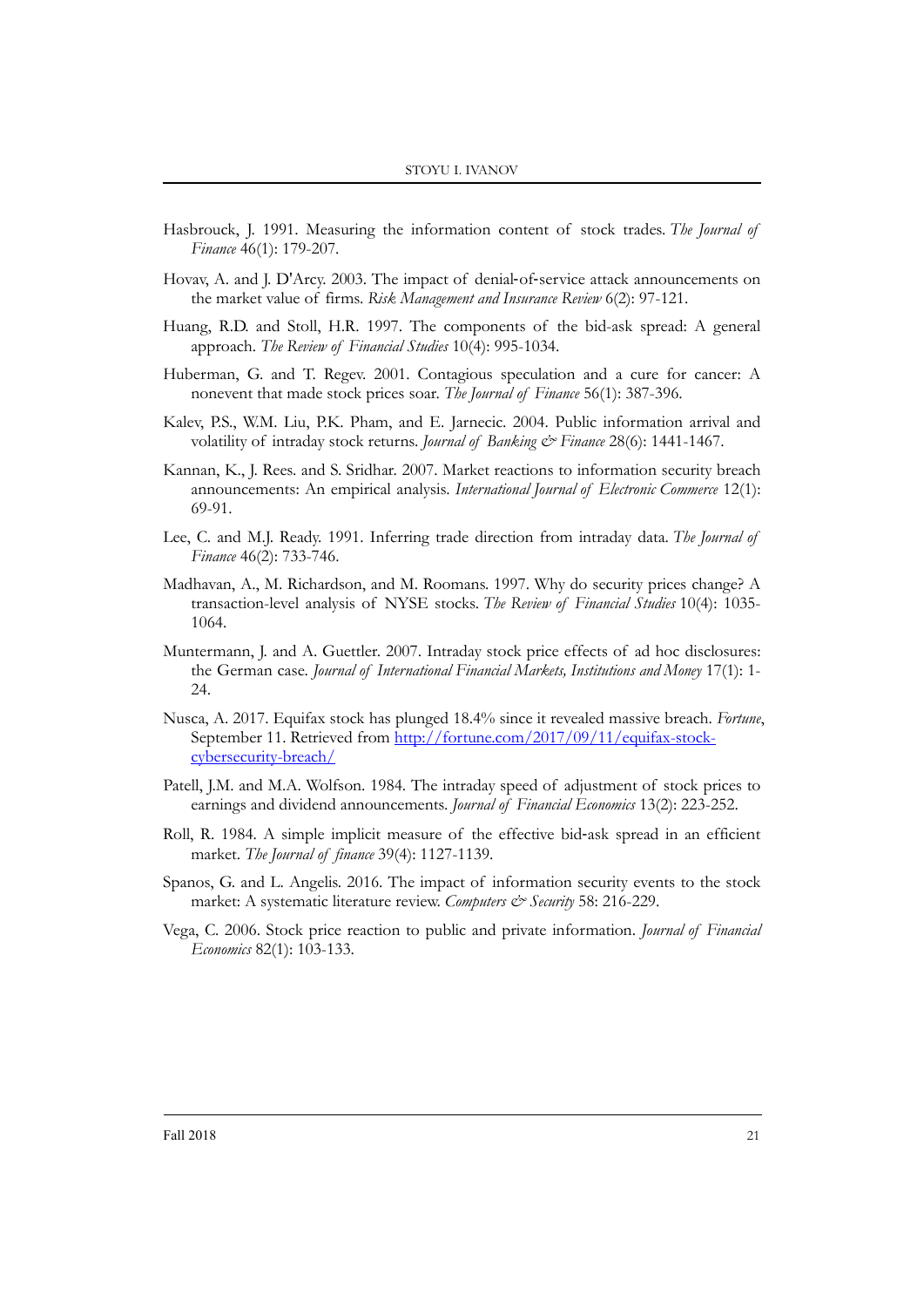## **Appendix**

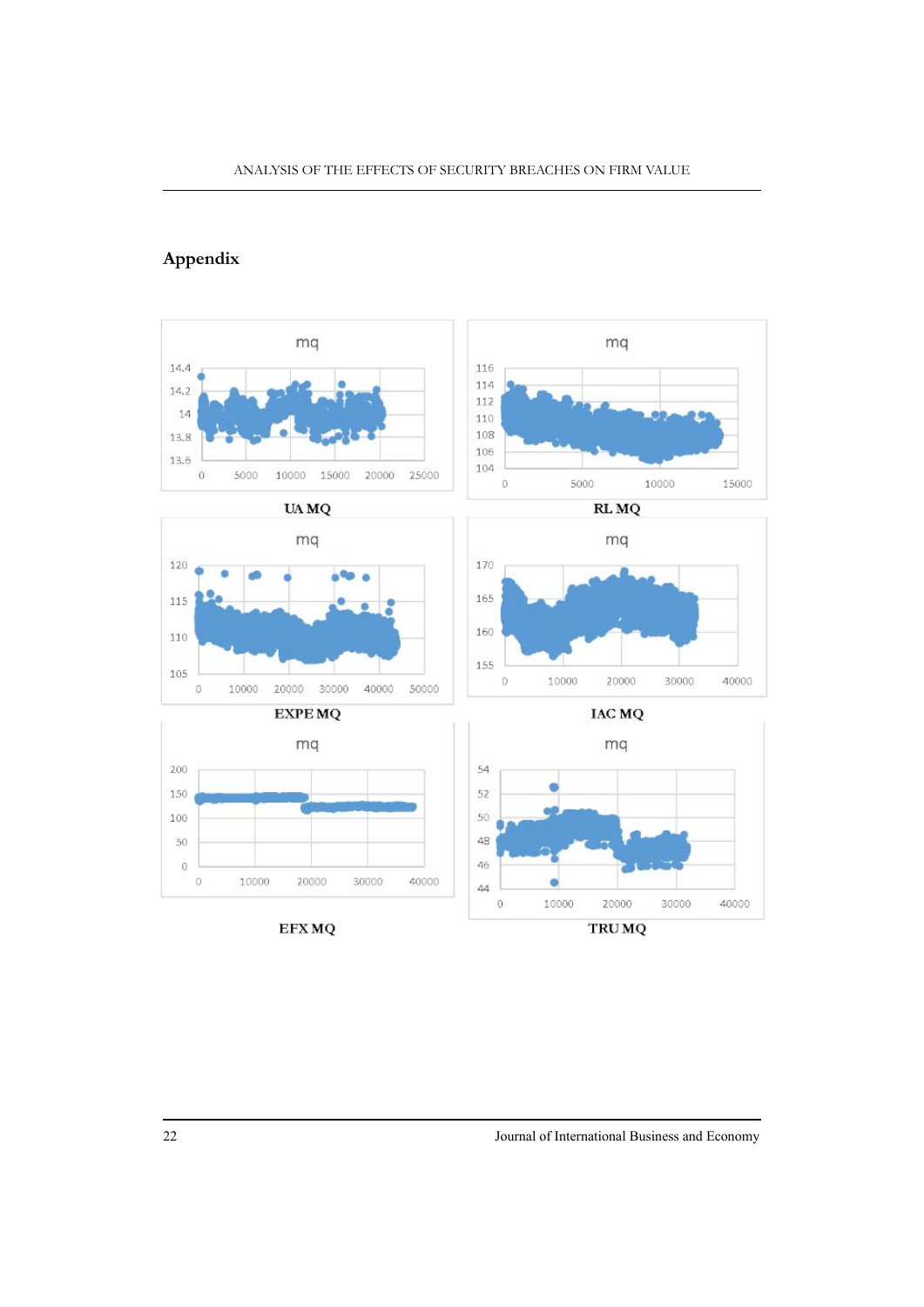

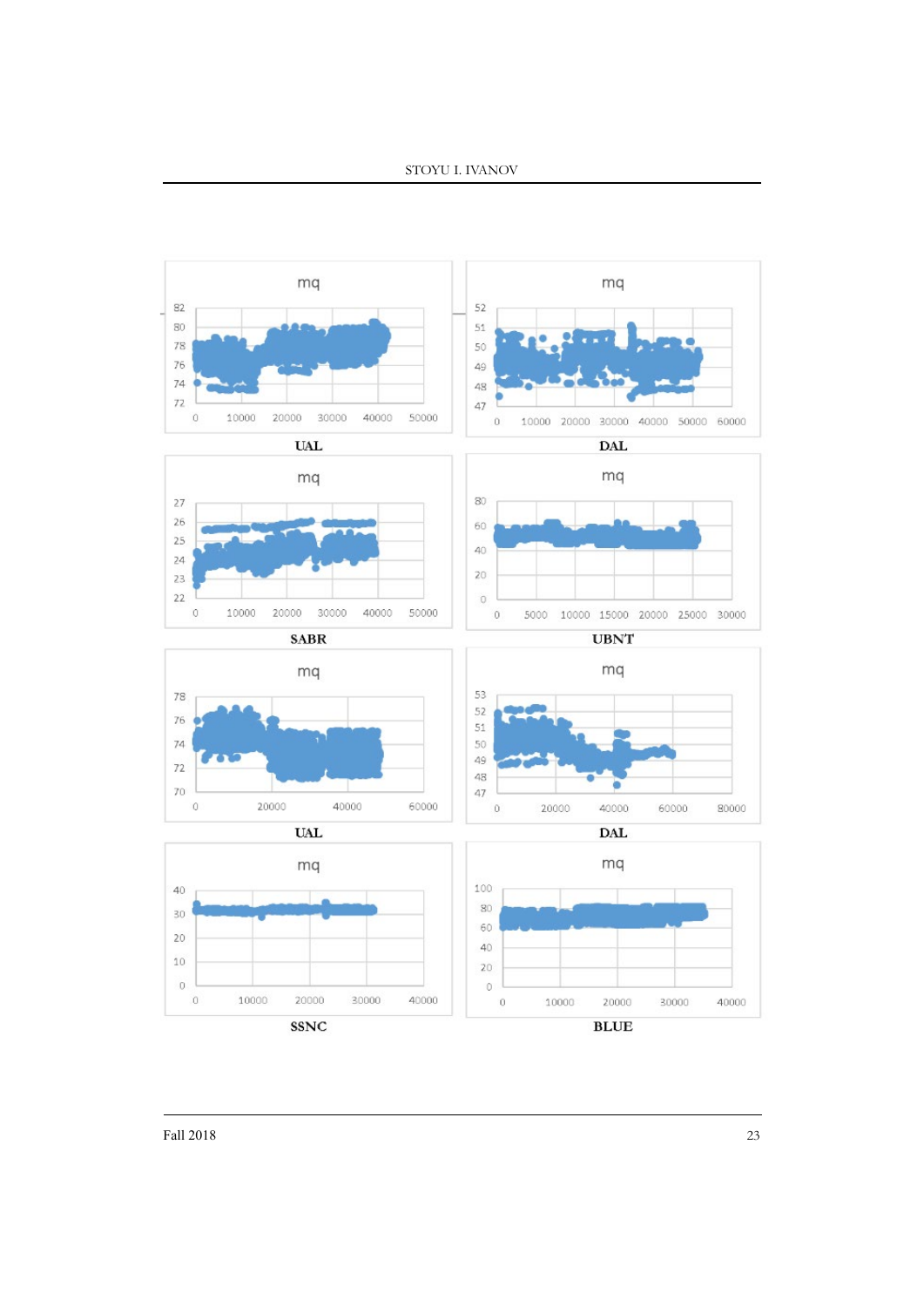

24 Journal of International Business and Economy